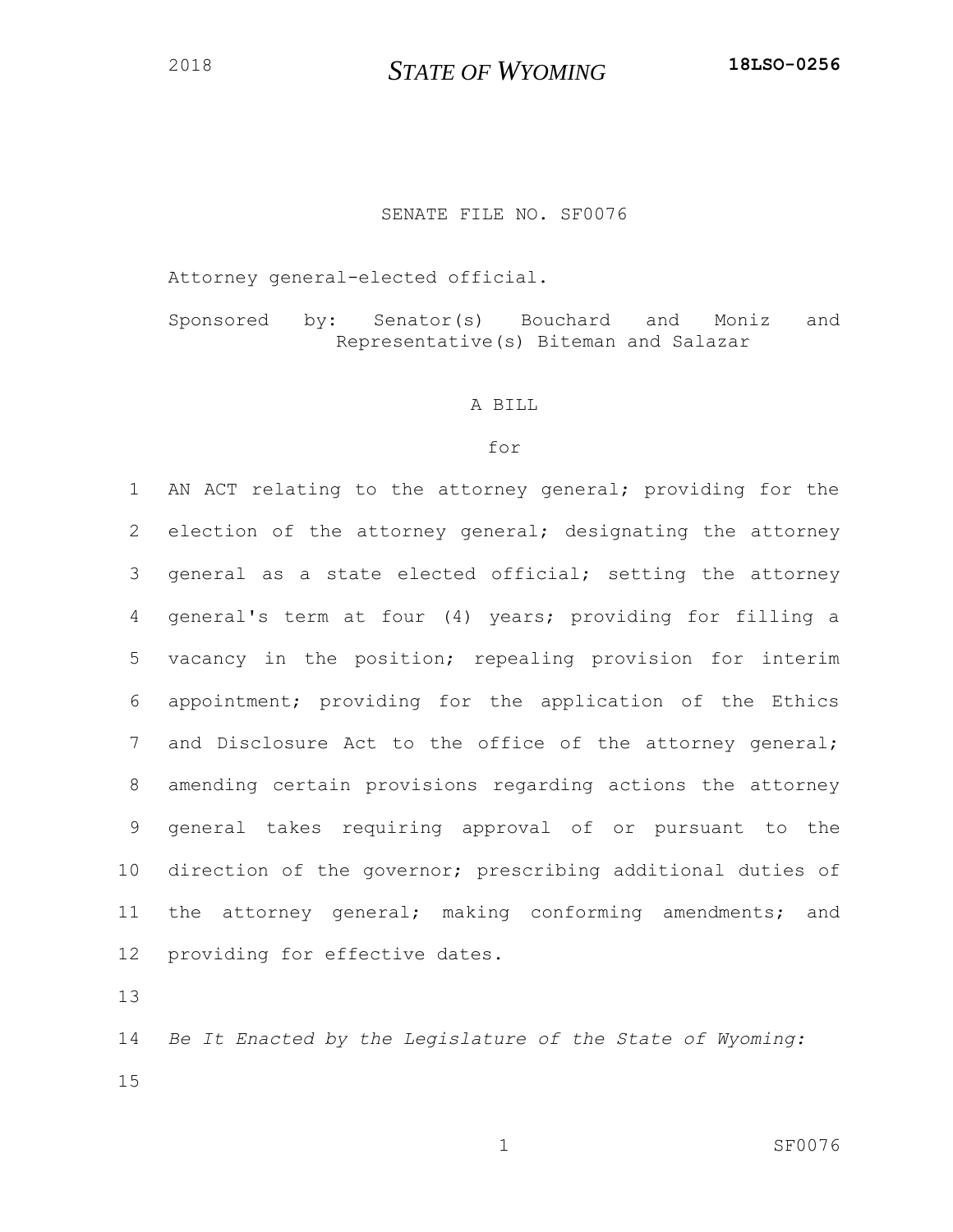STATE OF WYOMING **18LSO-0256**

 **Section 1.** W.S. 9-1-601(a) and (c), 9-1-602, 9-1-604, 9-13-102(a)(xii)(A), 22-2-105(a)(ii)(intro) and  $22-6-117(a)$  (iv) are amended to read: **9-1-601. Appointment or election; term; removal; qualifications.** (a) Until the term of office commences following the general election in 2018, the attorney general of the state of Wyoming shall be appointed by the governor with the advice and consent of the senate in accordance with W.S. 28-12-101 through 28-12-103 and may be removed by the governor as provided in W.S. 9-1-202. Beginning at the general election in 2018, the attorney general shall be elected in a statewide election for a term of four (4) years. 18 (c) Prior to his To be eligible for appointment or 19 election, the attorney general shall have been a practicing 20 attorney for at least four (4) years, At the date of

 record of this state and shall be a resident and elector of the state.

21 appointment, he shall be in good standing in the courts of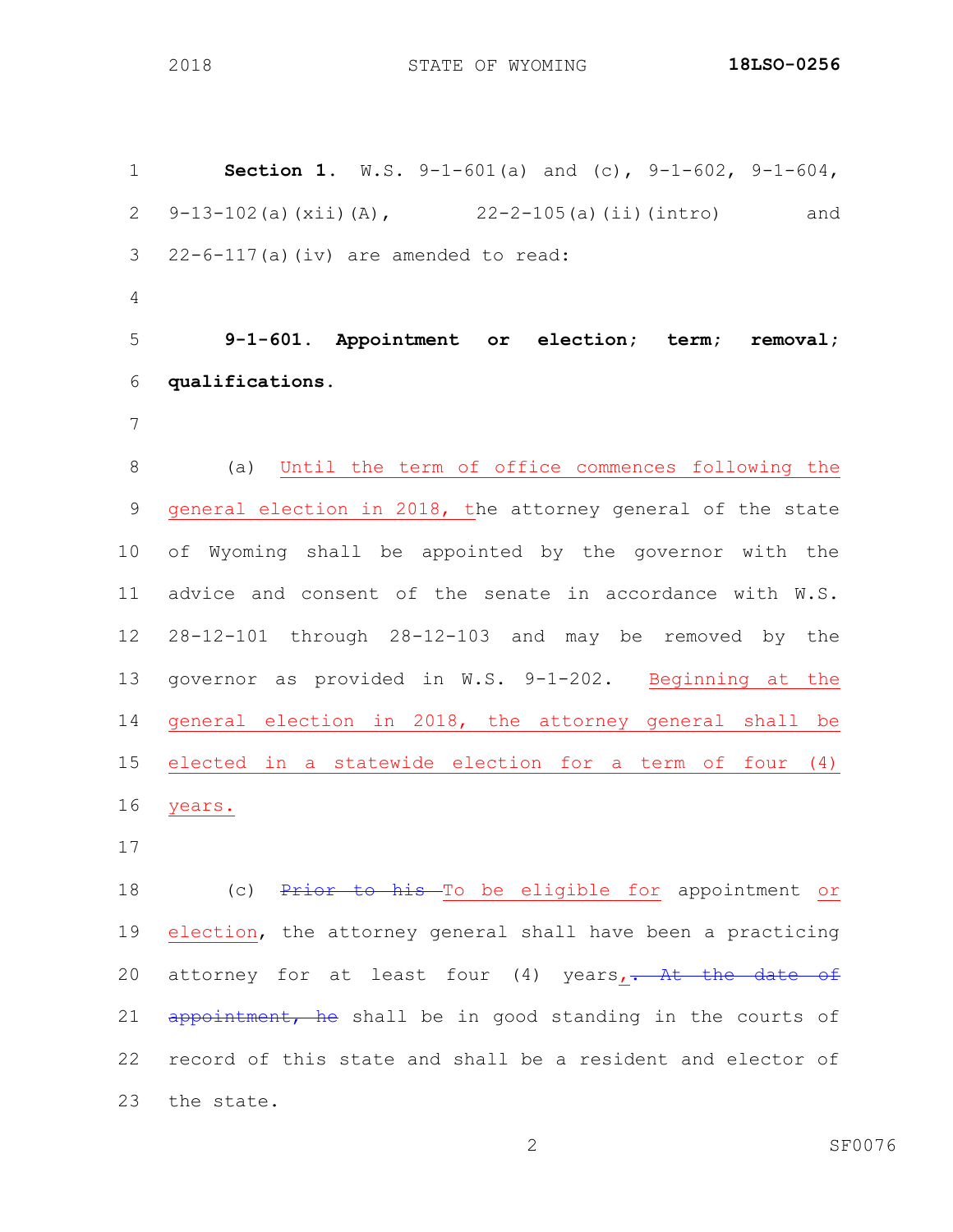**9-1-602. Vacancy in office.** In case of a vacancy in the office of attorney general appointed under W.S. 9-1-601(a), the governor shall appoint a qualified person to fill the vacancy in accordance with the provisions of W.S. 28-12-101(b). A vacancy in the office of an elected attorney general shall be filled as provided by W.S. 22-18-111. An appointment to fill a vacancy shall be subject to senate confirmation. If the senate fails to confirm the person appointed to fill the vacancy of an elected attorney general, the procedure specified in W.S. 22-18-111 shall be repeated and the governor shall appoint another qualified person to fill the vacancy in accordance with the provisions of W.S. 28-12-101(b).

 **9-1-604. Office in state capital; private practice prohibited; exception.**

 The attorney general shall keep an office in the state capital, shall not open an office elsewhere and shall not engage in any private practice except to consummate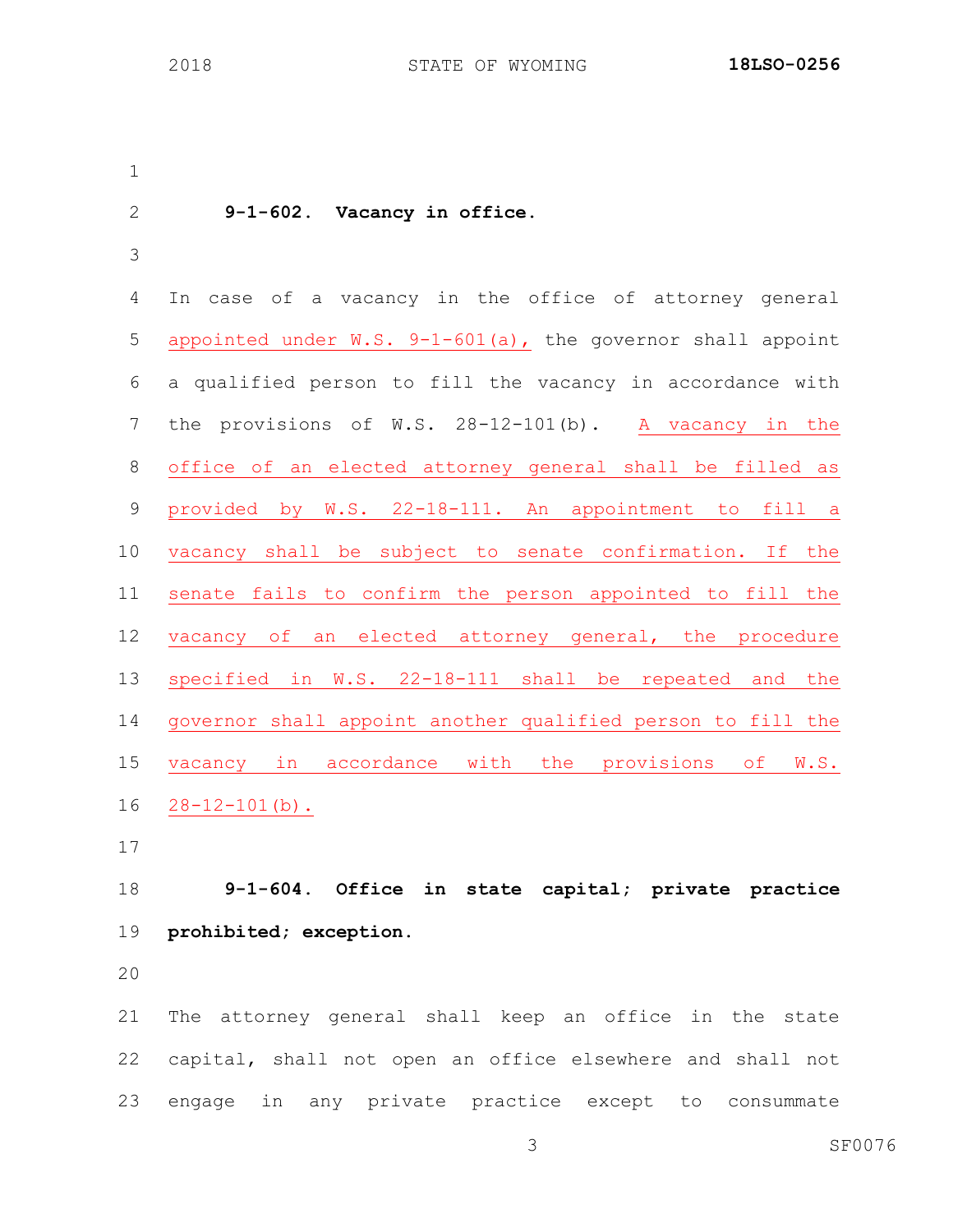STATE OF WYOMING **18LSO-0256**

 business pending at the time of his appointment or election if not in conflict with the duties of his office. **9-13-102. Definitions.** (a) As used in this article: (xii) "Public employee" means any of the following state employees: (A) The attorney general until the 2018 general election and the director of any department of the executive branch appointed by the governor under W.S. 9-2-1706, or the director of any legislative agency; **22-2-105. Terms of office and offices voted on at general elections.** (a) The terms of office and offices voted on at general elections are as follows: (ii) Four Year Term. - At the general election 23 in 1974 and in every fourth  $(4th)$  year thereafter, there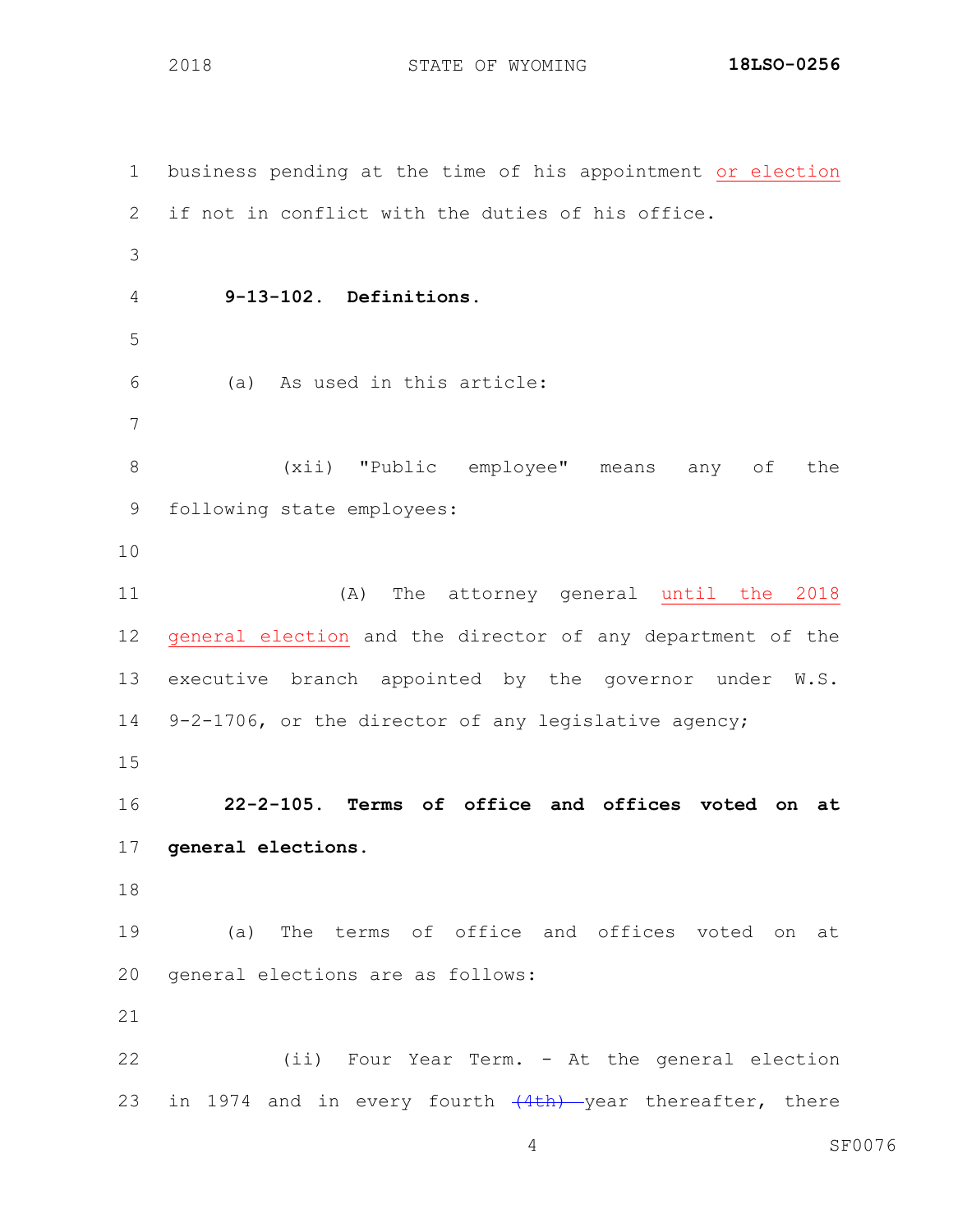shall be elected the following officers: one (1) governor, one (1) secretary of state, one (1) state treasurer, one (1) state auditor, one (1) superintendent of public instruction, county clerks, county treasurers, county assessors, county coroners, county and prosecuting attorneys, district attorneys, sheriffs, clerks of the district court. At every general election there shall be elected the necessary member or members of the Wyoming senate and county commissioners. At the general election in 2018 and every fourth year thereafter, there shall be elected an attorney general. The question of retention of a circuit court judge or a magistrate of the circuit court shall be submitted:

 **22-6-117. Order of listing offices in partisan elections.**

 (a) The major party primary and general partisan election ballots shall contain the offices to be voted on in the following order: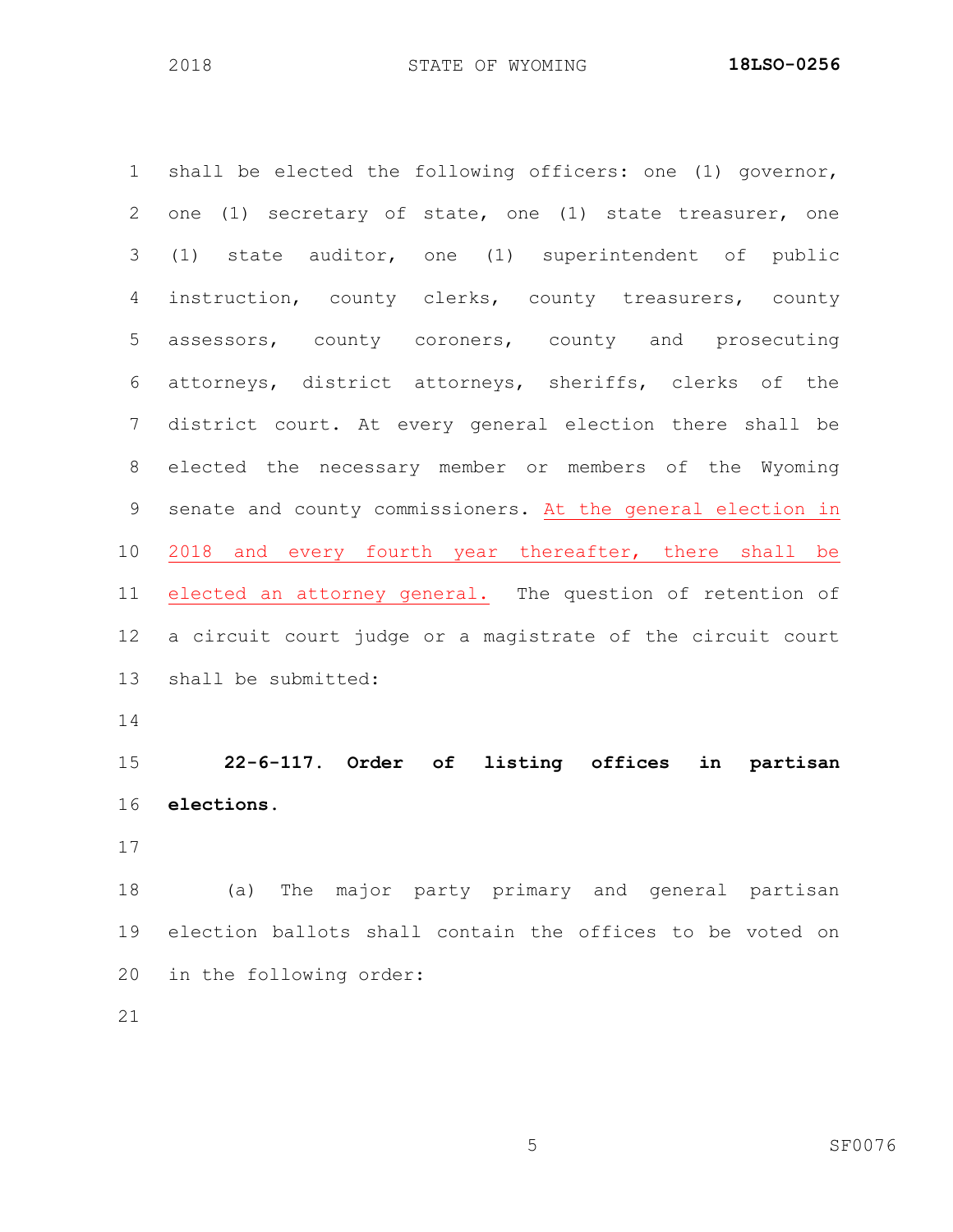(iv) Candidates for governor, secretary of 2 state, state auditor, state treasurer, attorney general and superintendent of public instruction; **Section 2.** W.S. 1-31-103, 1-35-103(a), 1-35-104, 6  $7-22-101(a)(vi), 7-22-102(a), (b), (c)(intro) and (d),$  $7 \quad 7-22-108(a), \quad 8-1-102(a)(xii), \quad 8-2-101(a)(vi), \quad 9-1-101(b),$ 8 9-1-603(b) and (c),  $9-1-605(b)$  through (d),  $9-1-608(a)$  and (b), 9-1-611(c), 9-1-633(a) and (b)(intro), 9-1-636(b) and 10 (c)(intro),  $9-2-1016(h)(i)$ ,  $9-4-218(a)(iii)$ ,  $9-5-101(a)$ , 9-5-109(m)(iii), 9-13-102(a)(xvi), 9-13-108(a)(intro), 12 9-14-101, 9-14-102(c),  $18-3-902(a)$ ,  $28-1-115(f)(ii)$ , 28-12-103, 35-7-1004 and 35-11-1507(a) are amended to read: **1-31-103. Commencement of action.** 17 The attorney general or a county attorney shall may 18 commence an action when directed by the governor, supreme 19 court or legislature, or when upon complaint or otherwise he has good reason to believe that such an action can be established by proof. A county attorney shall, and the attorney general may, commence an action when directed by

the governor, supreme court or legislature.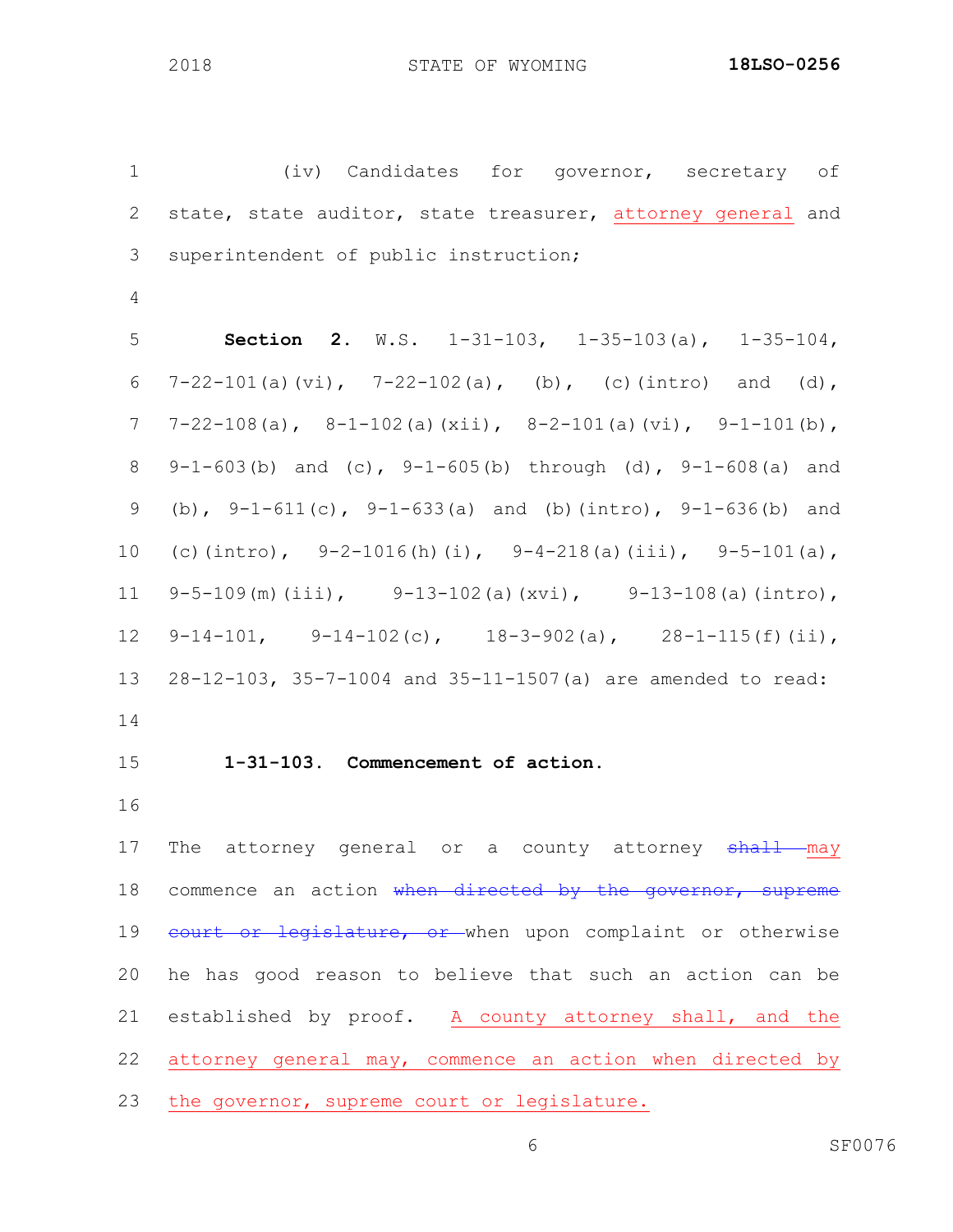**1-35-103. Violation of state contracts to be reported to attorney general; investigation; action to recover damages; employment of special assistants.**

 (a) Any officer, board or commission of the state of Wyoming, or their legal counsel, responsible for the enforcement of any contract between the state of Wyoming and any person, having reason to believe that there has been a violation of the terms of the contract to the damage of the state of Wyoming, shall report the matter to the attorney general of the state of Wyoming. The attorney general shall make such investigation of the matter as is necessary. Upon completion of the investigation and finding of probable damages to the state of Wyoming, the attorney general may bring suit in any court of competent jurisdiction to recover all damages that the state of Wyoming may have incurred by reason of the breach of 19 contract, or for any money or other property that may be 20 due on the contract. Subject to the governor's approval he The attorney general may employ specially qualified assistants or counsel to aid in any investigation of such action.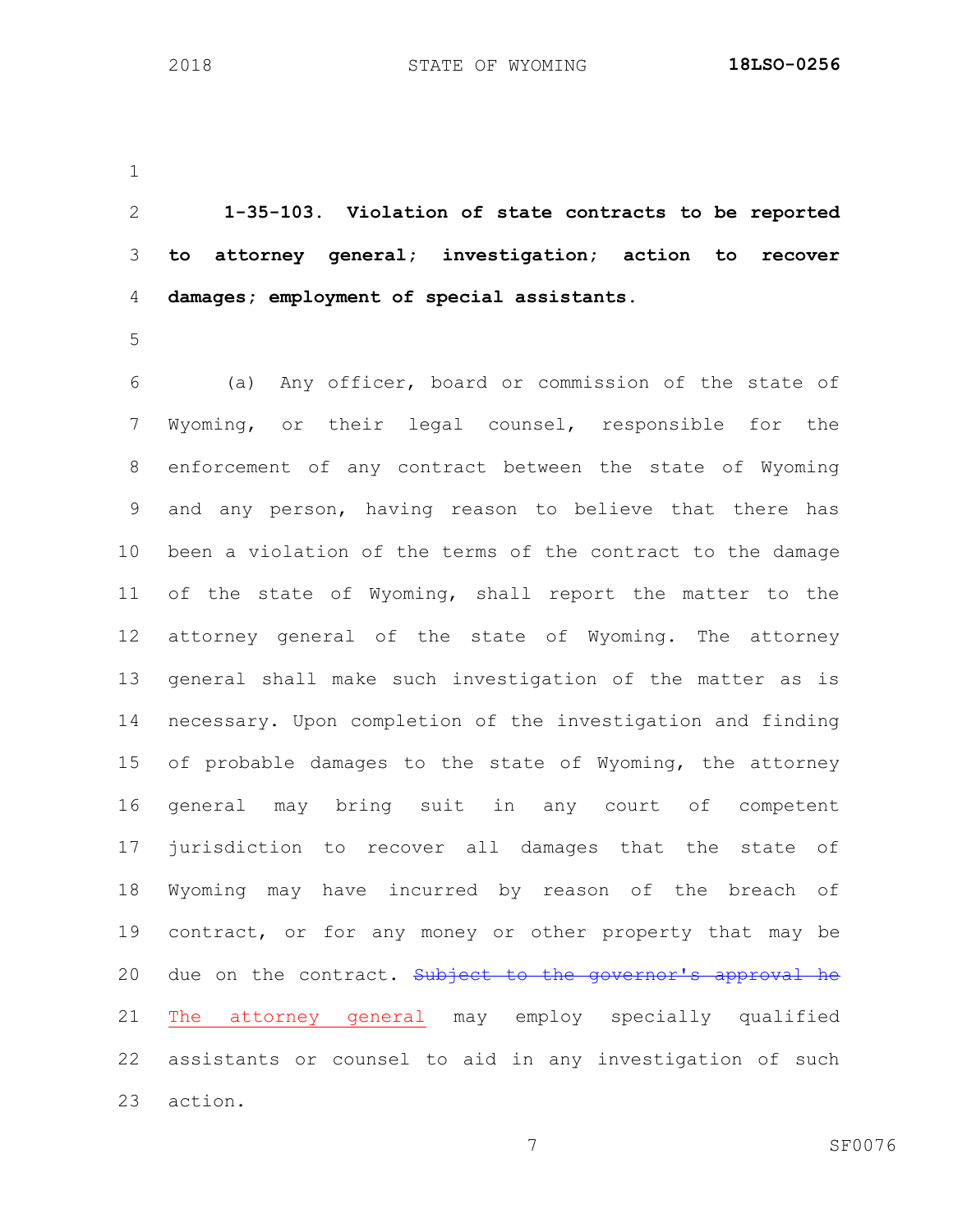**1-35-104. Actions under control of attorney general; settlement or compromise.** The attorney general shall control all investigations and actions instituted and conducted in behalf of the state as provided in W.S. 1-35-103 and has full discretionary powers 8 to prosecute all investigations and litigation and  $\frac{w}{t}$ 9 the approval of the governor, to settle, compromise or dismiss the actions. **7-22-101. Definitions.** (a) As used in this article: 16 (vi) "Five (5) State elected officials" means 17 the governor, secretary of state, state auditor, state treasurer, attorney general and superintendent of public instruction; **7-22-102. Authority to contract; general conditions.**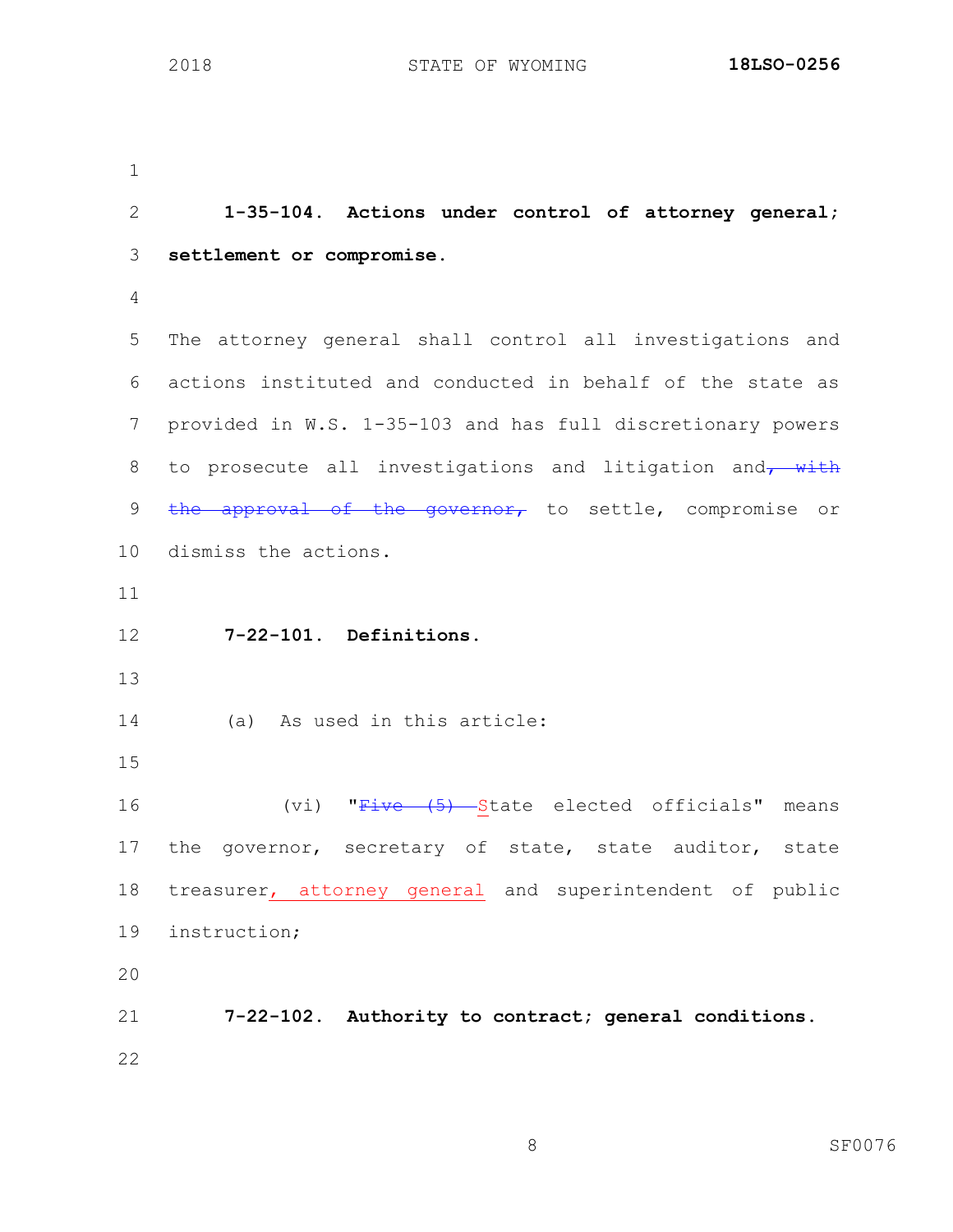(a) The state or a local government may contract with private entities for the construction, lease (as lessor or lessee), acquisition, improvement, operation, maintenance, purchase or management of facilities and services as provided in this article, but only after receiving the 6 consent of the  $five$  (5) state elected officials as to site, number of beds and classifications of inmates or prisoners to be housed in the facility.

 (b) No contract shall be entered into or renewed unless the contracting governmental entity, with the 12 concurrence of the  $f$ ive  $(5)$  state elected officials, determines the contract offers substantial cost savings to the contracting governmental entity and at least the same quality of services provided by the state or by similar local governments.

18 (c) After receiving the majority consent of the  $f$ ive  $(5)$  state elected officials as to the site, number of beds and classifications of inmates or prisoners to be housed in the facility, the state or the local government may contract with private entities for the construction, lease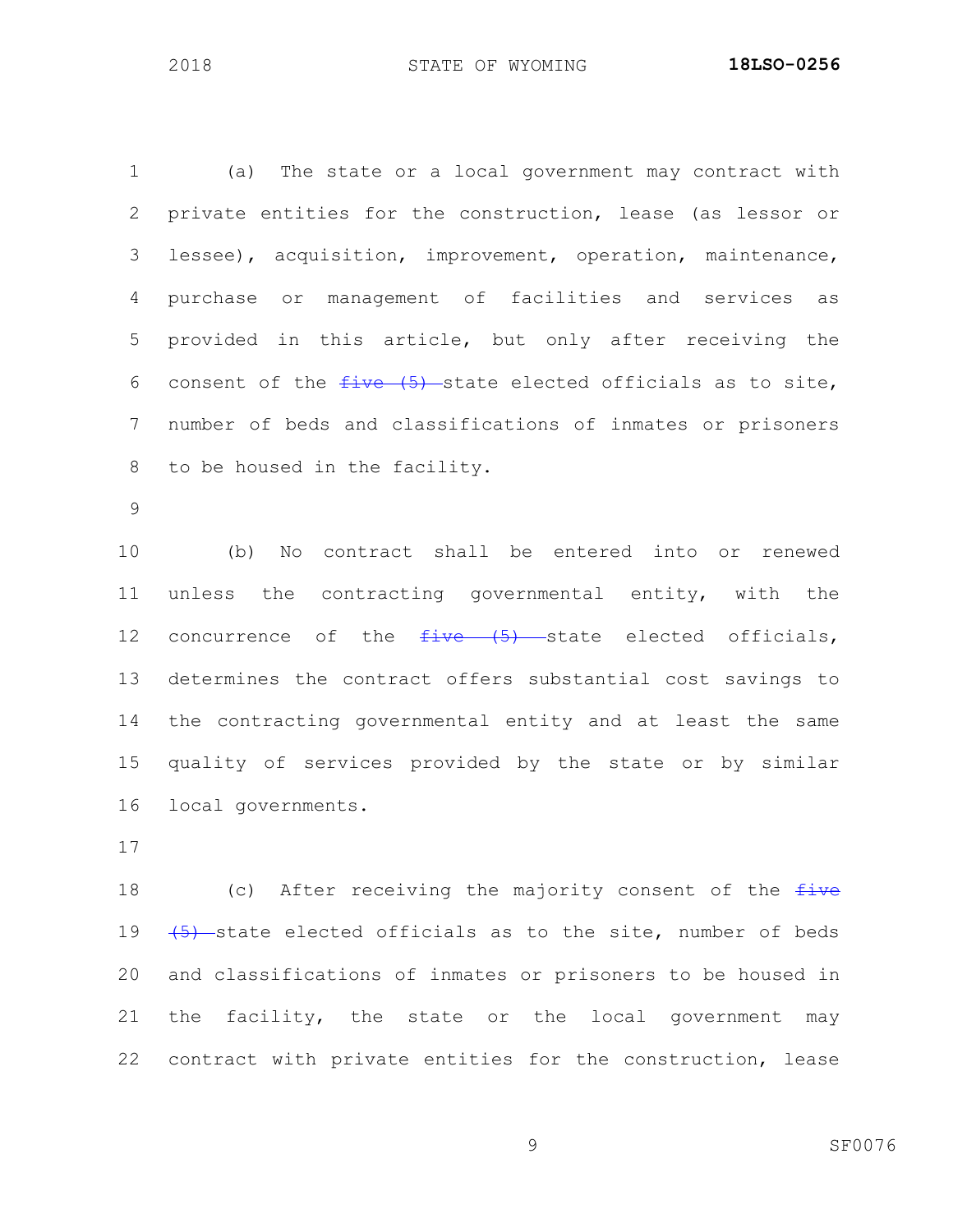(as lessor or lessee), acquisition, improvement, operation, maintenance, purchase or management of facilities, either: 

 (d) The state or the local government may reject or return prisoners from outside the state. Prisoners or inmates of out-of-state, nonfederal jurisdictions shall not be incarcerated in any facility operated by a local government entity under this article without the consent of 9 the majority of the  $five$  (5) state elected officials.  $\theta f$ 10 this state. At no time shall the number of prisoners from out-of-state, nonfederal jurisdictions incarcerated in a facility operated by a local government entity under this article exceed thirty percent (30%) of the capacity of that facility. Any out-of-state, nonfederal prisoner shall be returned to the jurisdiction of origin to be released from custody by them, outside the state of Wyoming at the appropriate time.

**7-22-108. Monitoring; right of access.**

 (a) The contracting governmental entity at the contractor's expense, shall employ an individual to be responsible for monitoring all aspects of the private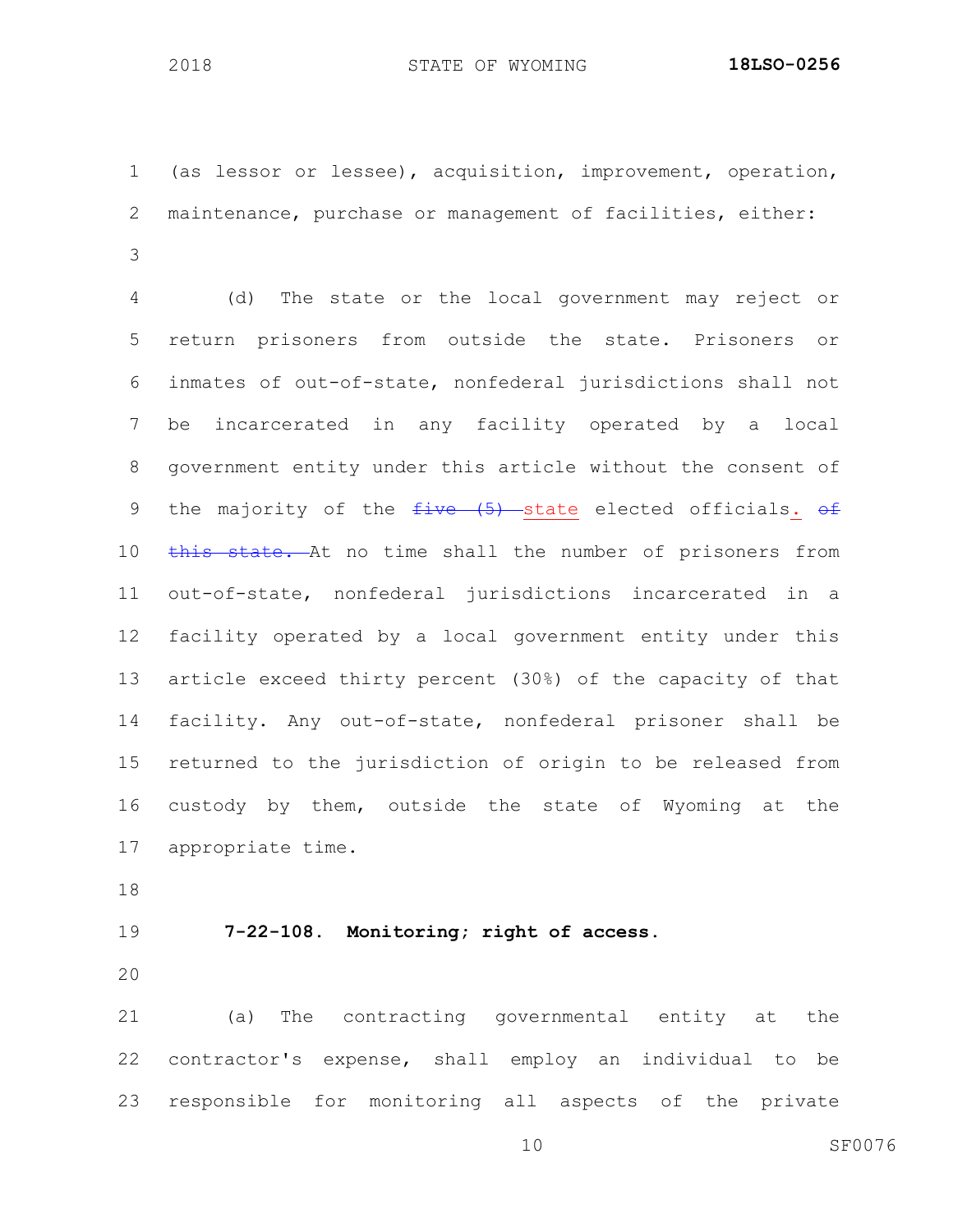contractor's performance under a contract for the operation of a facility pursuant to W.S. 7-22-102. The individual employed as contract monitor shall be qualified to perform this function by reason of education, training and 5 experience as determined by the  $f$ ive  $(5)$  state elected officials. At a minimum, the contract monitor shall have completed at least the same training required by this article for detention officers and shall have served a minimum of three (3) years as a detention officer. The monitor, with the approval of the contracting governmental entity, shall appoint staff as necessary to assist in monitoring at the facility, which staff shall be at the contractor's expense and will be solely responsible to the contract monitor. The monitor or his designee shall be provided an on-site work area by the contractor, shall be on-site on a daily basis, and shall have access to all areas of the facility and to inmates and staff at all times. The contractor shall provide any and all data, reports and other materials that the monitor determines are necessary to carry out monitoring responsibilities under this section.

**8-1-102. Definitions.**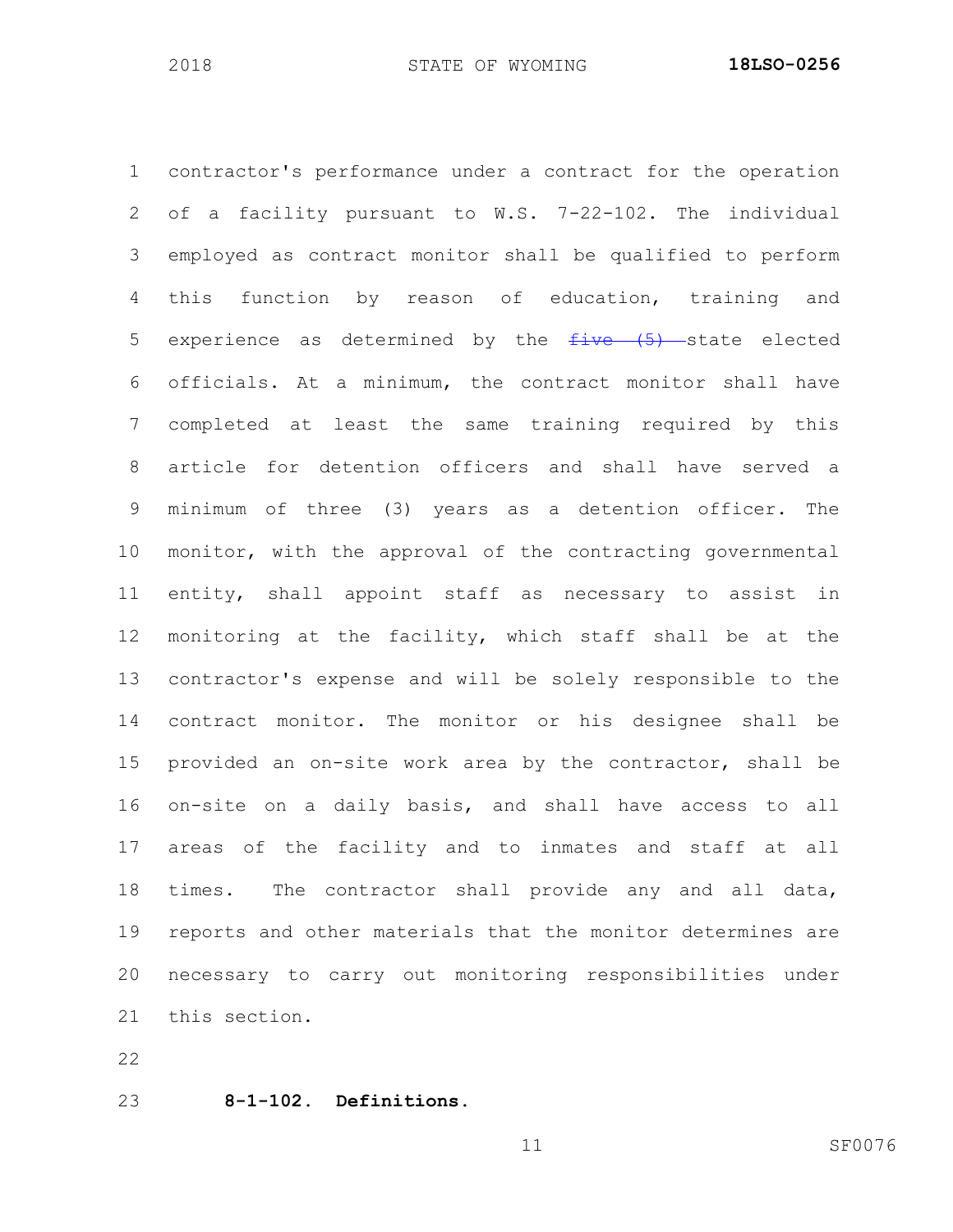STATE OF WYOMING **18LSO-0256**

 (a) As used in the statutes unless the legislature clearly specifies a different meaning or interpretation or the context clearly requires a different meaning: (xii) "Elected state official" means the governor, secretary of state, state auditor, state treasurer, attorney general and superintendent of public instruction; **8-2-101. Distribution of statutes, supplements and session laws.** (a) Statutes, supplements and session laws shall be distributed as provided by contract with the publisher or as directed by the management council, to the following, without charge:  $(vi)$  One (1) copy to each of the  $fiv$ e  $(5)$  six (6) elected state officers; **9-1-101. Location of seat of government; residence of state officials; deputies authorized.**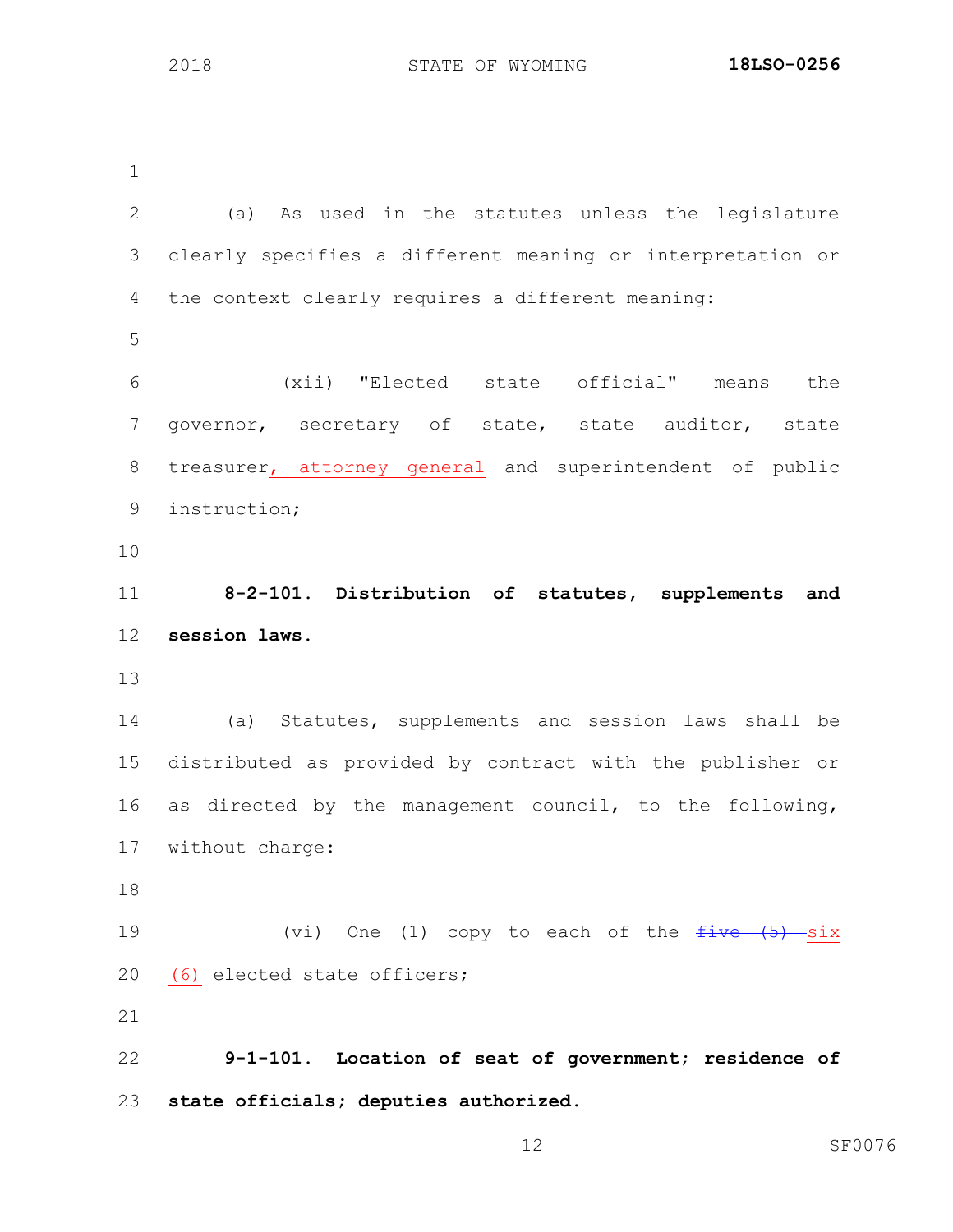(b) The governor, secretary of state, state treasurer, state auditor, attorney general and state superintendent of public instruction shall reside and maintain their offices at the seat of government. **9-1-603. Duties generally; retention of qualified practicing attorneys; matters in which county or state is party or has interest; assistance to county and district attorneys in felony trials; coordination of county and school safety activities.** 13 (b) With the approval of the governor The attorney general may retain qualified practicing attorneys to prosecute fee-generating suits for the state if expertise in a particular field is desirable. (c) Upon the failure or refusal of any district or county attorney to act in any criminal or civil case or matter in which the county, state or any agency thereof is a party, or has an interest, the attorney general may, at the request of the board of county commissioners of the county involved or of the district judge of the judicial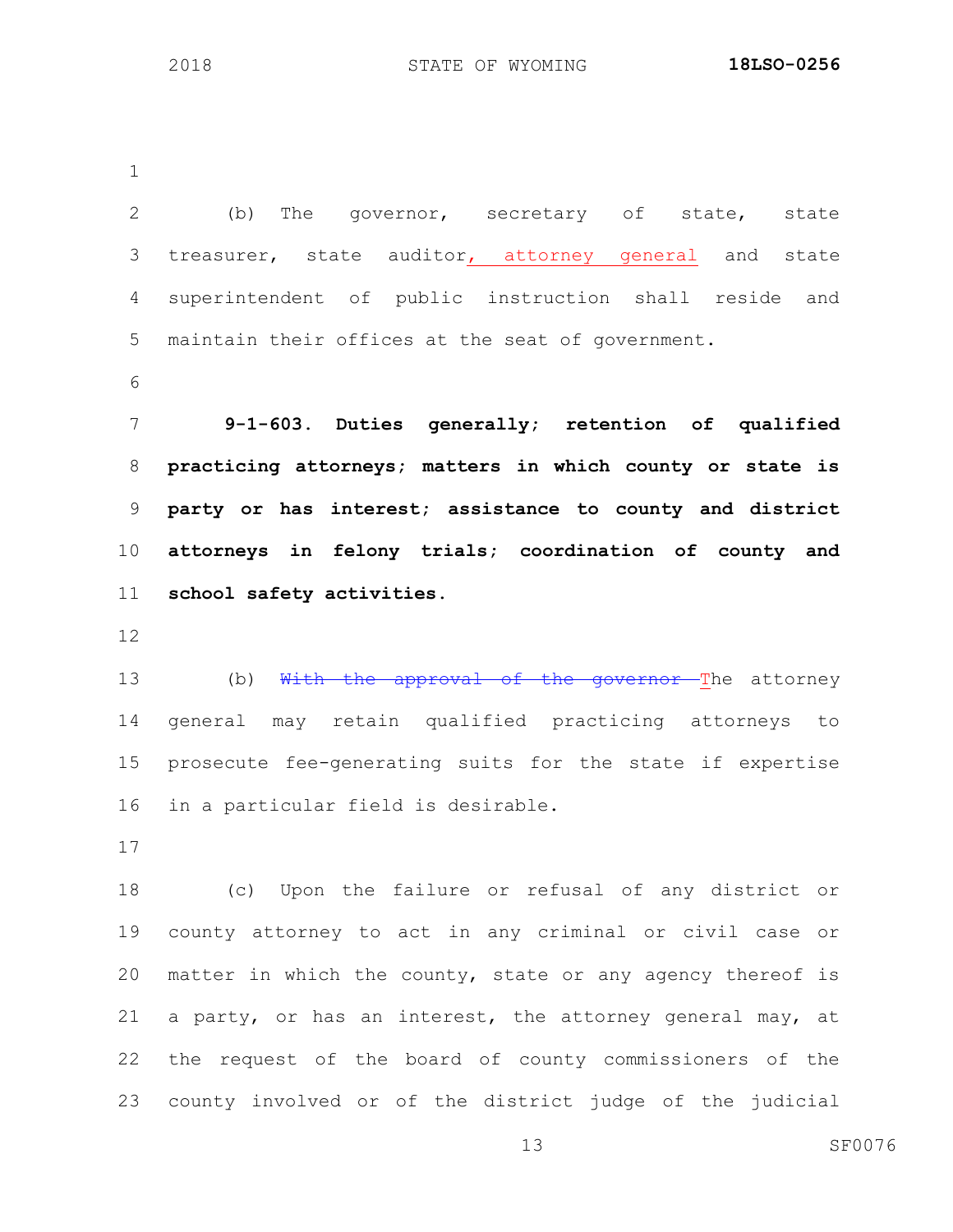district involved, act on behalf of the county, state or any agency thereof, if after a thorough investigation the action is deemed advisable by the attorney general. The cost of investigation and the cost of any prosecution arising therefrom shall be paid out of the general fund of the county where the investigation and prosecution take 7 place. The attorney general shall may also, upon direction 8 of the governor, investigate any matter in any county of the state in which the county, state or any agency thereof may be interested. After investigation, the attorney 11 general shall submit a report of the investigation  $\frac{1}{10}$  the 12 <del>qovernor and to the district or county attorney of each</del> county involved and may take such other action as he deems appropriate.

 **9-1-605. Approval of public securities and official bonds; water rights proceedings; investigation of misconduct of county official; commencement of action.**

20 (b) Under the direction of the governor The attorney general shall institute and pursue proceedings to maintain the state's and its citizens' rights in the waters of interstate streams.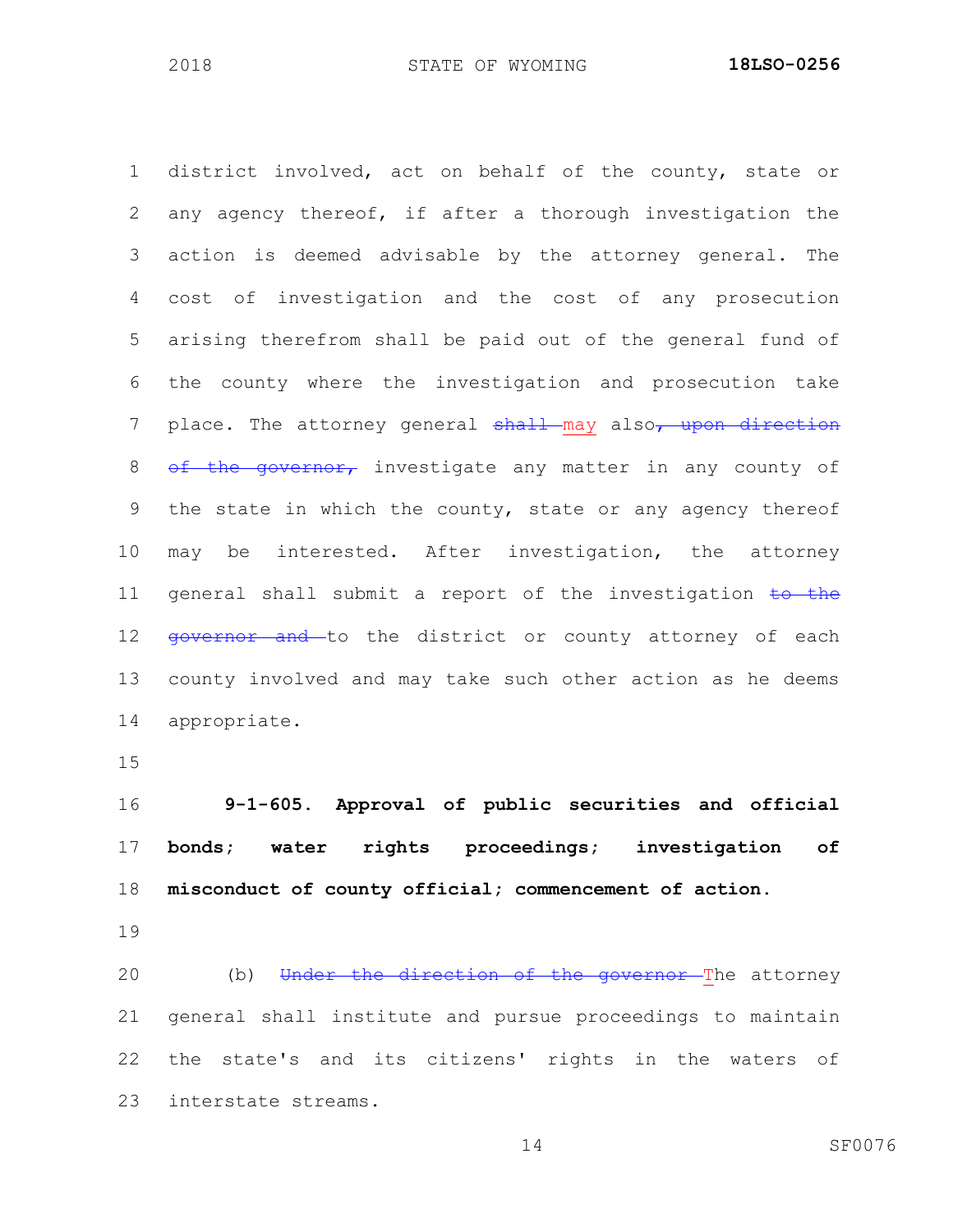| $\overline{2}$ | (c) Upon representation to the <del>governor</del> attorney |
|----------------|-------------------------------------------------------------|
| 3              | general of misconduct or malfeasance in office or the       |
| 4              | commission of a crime by any county officer in the state    |
| 5              | and if the governor-attorney general believes the ends of   |
| 6              | justice demand or the matter will not be properly           |
| $\overline{7}$ | investigated and prosecuted by the sheriff and by the       |
| 8              | district attorney of the county, the governor may direct    |
| 9              | the attorney general to may investigate the case.           |
| 10             |                                                             |
| 11             | Upon completion of the investigation, the<br>(d)            |
| 12             | attorney general shall report the results of the            |
| 13             | investigation and his recommendations to the governor. If   |
| 14             | the governor and the attorney general determine that the    |
| 15             | attorney general should may institute a criminal or civil   |
| 16             | action, the attorney general shall commence the action as   |
| 17             | he deems appropriate. The attorney general shall have the   |
| 18             | authority and duty vested in district attorneys in this     |
| 19             | state.                                                      |
| 20             |                                                             |
| 21             | 9-1-608. Assistant attorneys general.                       |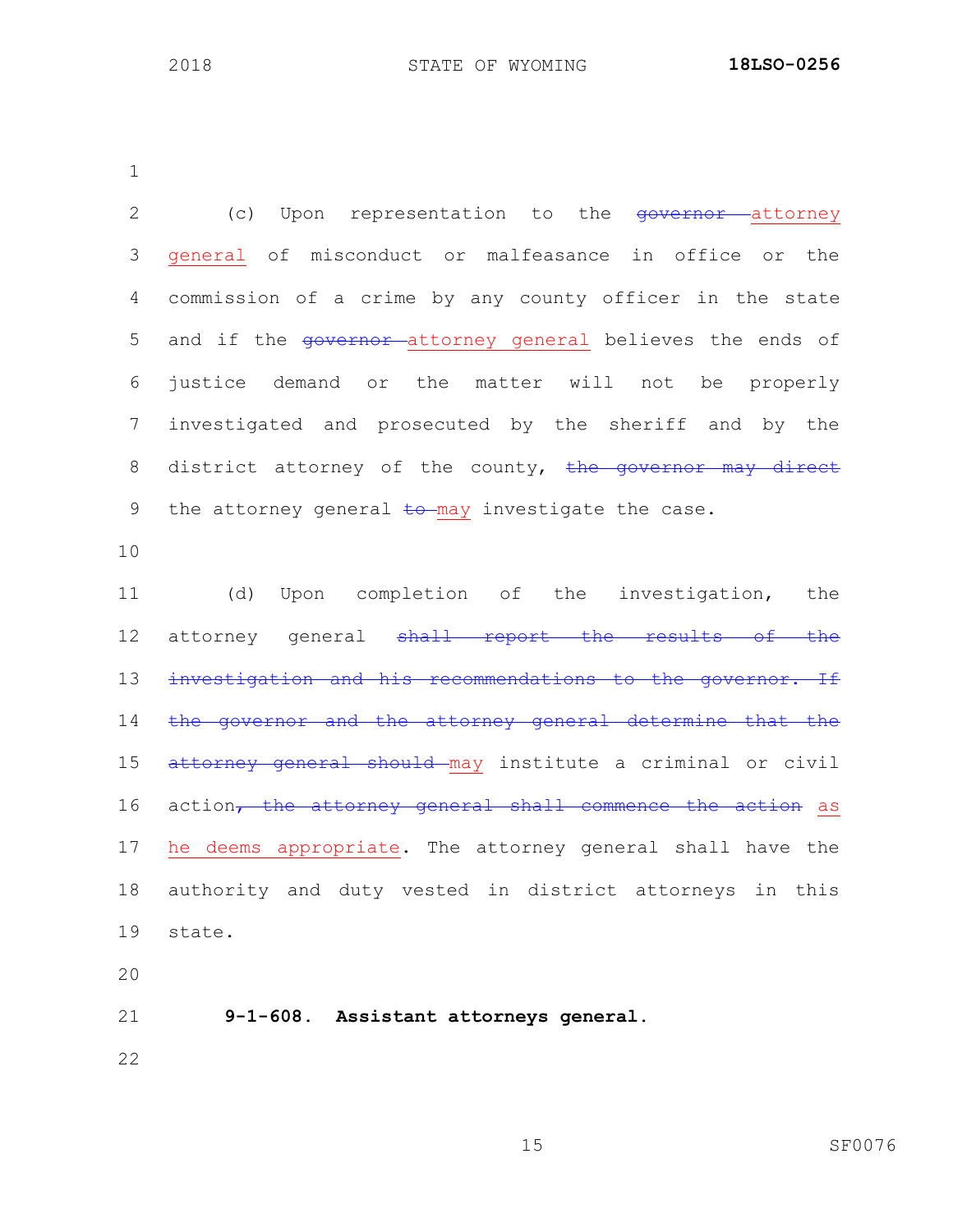1 (a) With the approval of the governor, The attorney general may appoint assistant attorneys general necessary for the efficient operation of his office. Each assistant attorney general shall be a member in good standing of the Wyoming bar and shall serve at the pleasure of the attorney general. The assistants shall act under the direction of the attorney general and his deputies. The attorney general, his deputies or his assistants may appear in any courts of the state or the United States and prosecute or defend on behalf of the state. An appearance by the attorney general or his staff does not waive the sovereign immunity of the state.

14 (b) With the approval of the governor, The attorney general may appoint special assistant attorneys general for any purposes. A person shall not be employed as an attorney 17 or legal counsel by any department, board, agency, commission or institution of the state, or represent the state in that capacity, except by the written appointment of the attorney general. Written appointment of the attorney general shall not be required for the employment of legal counsel by elected state officials.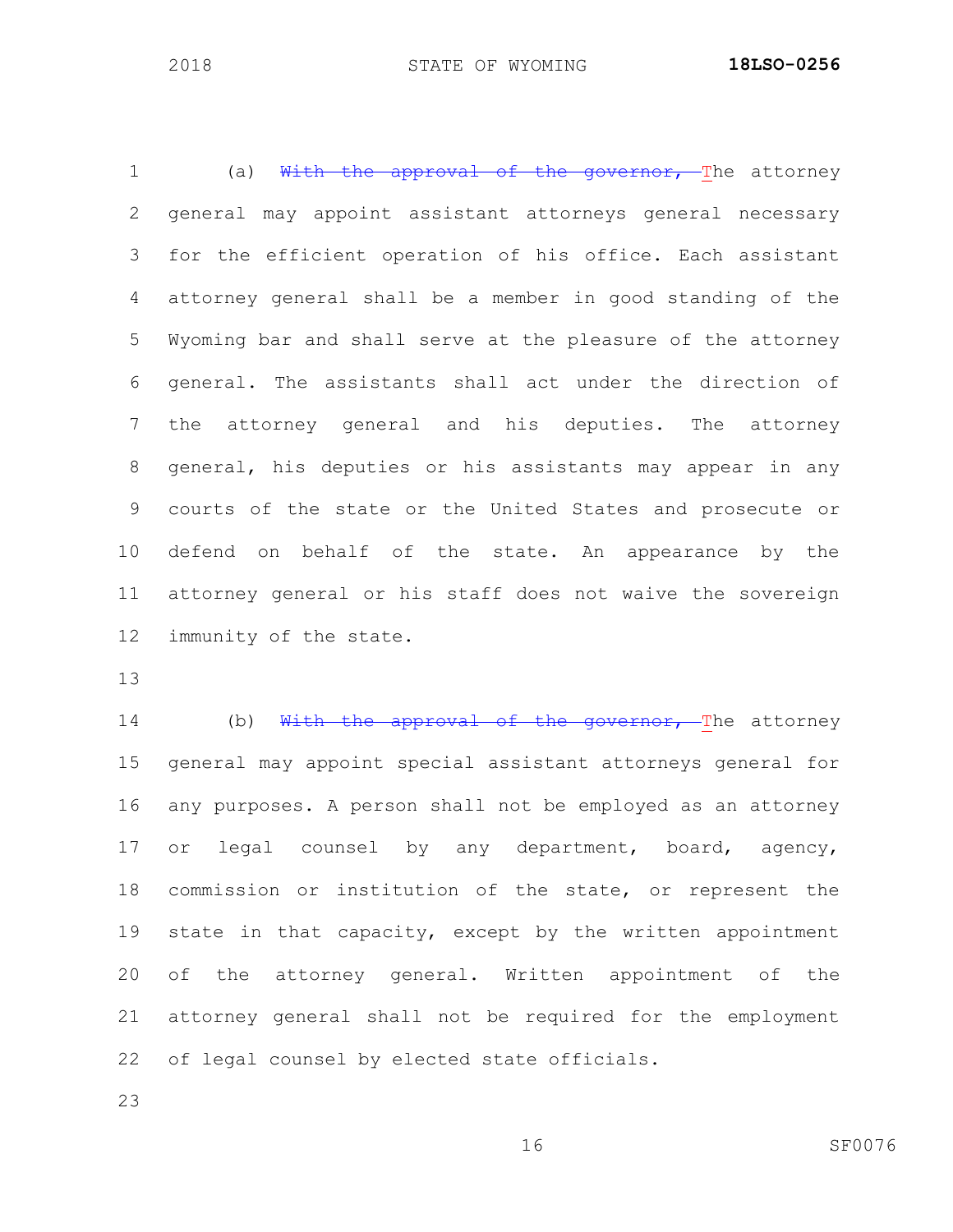**9-1-611. Division of criminal investigation; created; definitions; director; appointment; qualifications.** 4 (c) With the approval of the governor, The attorney general shall appoint a director who is the chief administrative officer and chief agent of the division. **9-1-633. Wyoming law enforcement academy; director; appointment; term; qualifications; employees; salaries; curriculum and training programs; fees; disposition.** (a) A director of the Wyoming law enforcement academy 13 shall be appointed by the attorney general.  $\frac{1}{w}$  with the 14 consent of the governor. The director shall serve at the pleasure of the attorney general. He shall have administrative and operational experience in criminal justice and such other qualifications as are satisfactory to the attorney general. (b) The director may employ assistants, instructors and other personnel as approved by the attorney general. 22 with the consent of the governor. The attorney general may

appoint the director as a peace officer, if qualified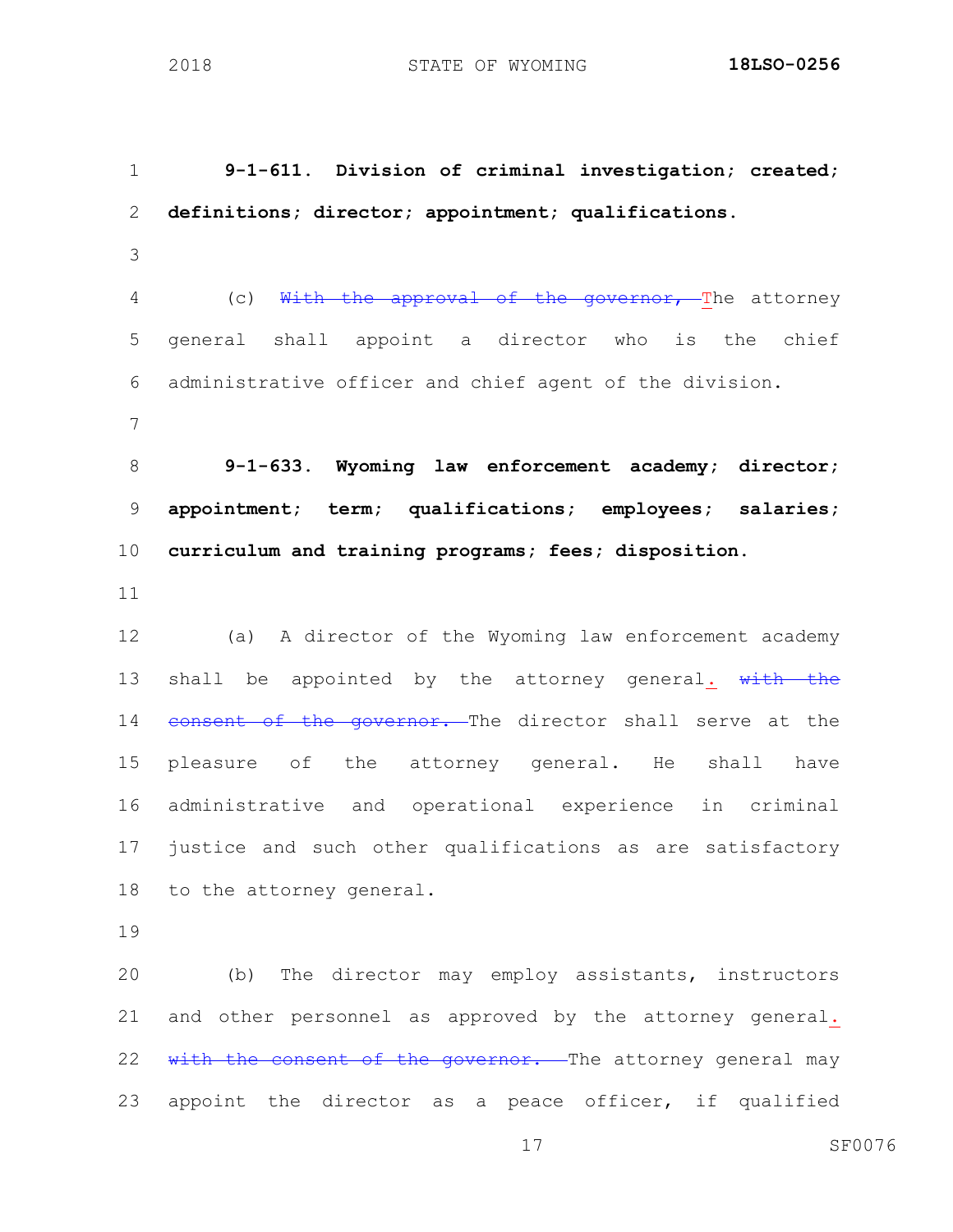pursuant to W.S. 9-1-701 through 9-1-707. The director may appoint full-time staff instructors who qualify pursuant to W.S. 9-1-701 through 9-1-707 to perform as peace officers. Persons appointed as peace officers pursuant to this subsection shall be considered peace officers only: **9-1-636. Division of victim services; created; appointment of director and deputy director; administrative and clerical employees; definitions.** 11 (b) With the approval of the governor, The attorney general shall appoint a director who is the chief administrative officer of the division. The director is responsible to the attorney general for the operation of the division and shall serve at the pleasure of the attorney general. 18 (c) With the consent of the attorney general and the 19 governor, and subject to legislative appropriation, the director may: **9-2-1016. General services division.**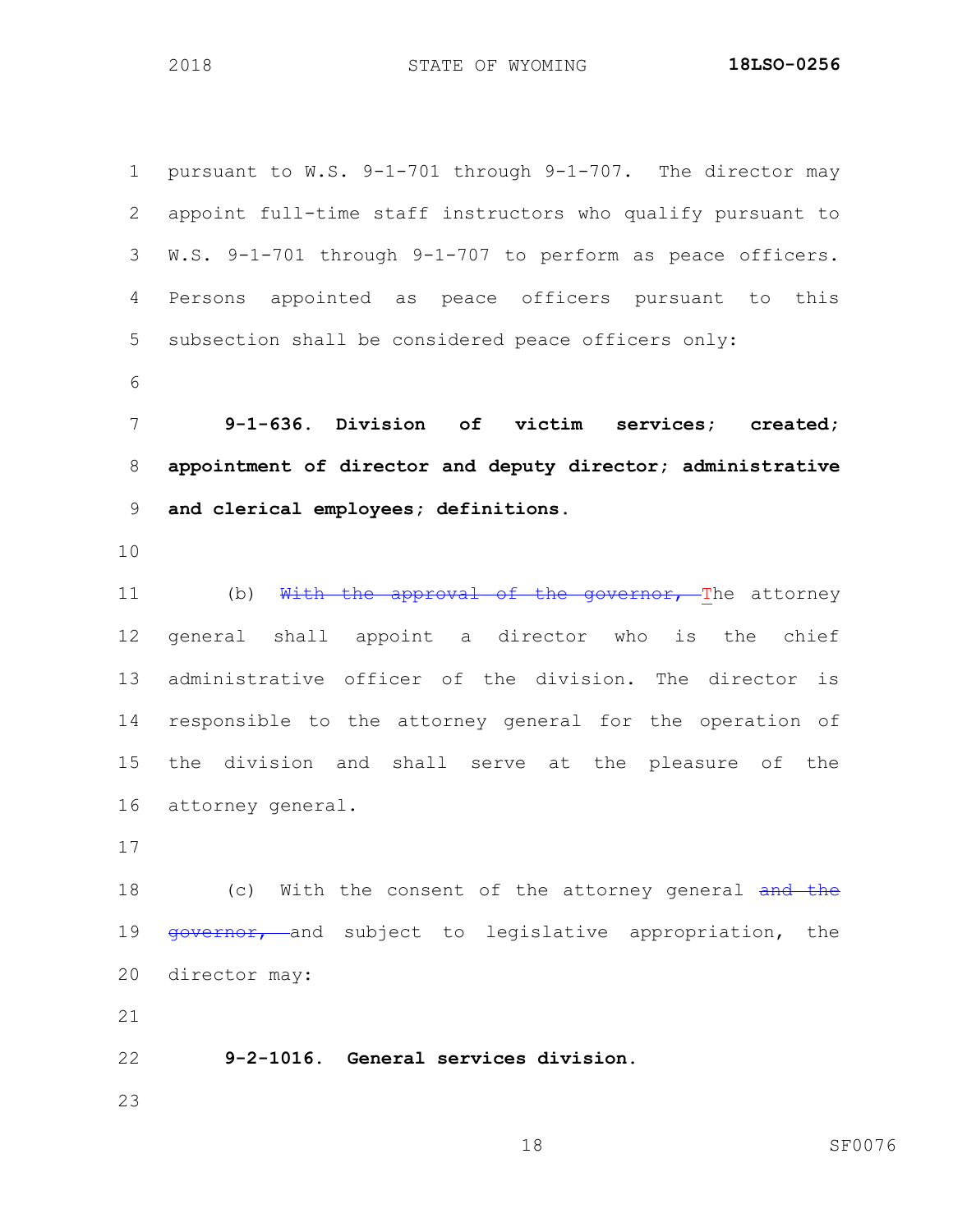```
1 (h) The general services division shall:
```
 (i) Manage and control all state motor vehicles and equipment including their identification, purchase, lease, replacement, repair and permanent assignment, except for state owned or leased vehicles personally used by or assigned to the governor, secretary of state, state auditor, state treasurer, attorney general or superintendent of public instruction;

 **9-4-218. Federal natural resource policy account created; purposes.**

 (a) There is created an account known as the "federal natural resource policy account." Funds within the account may be expended by the governor on behalf of the state of Wyoming and its local governments, to take any of the actions specified in this subsection in response to federal land, water, air, mineral and other natural resource policies which may affect the tax base of the state, wildlife management, state species, recreation, private property rights, water rights or leasehold rights. Funds also may be expended for preparing and participating in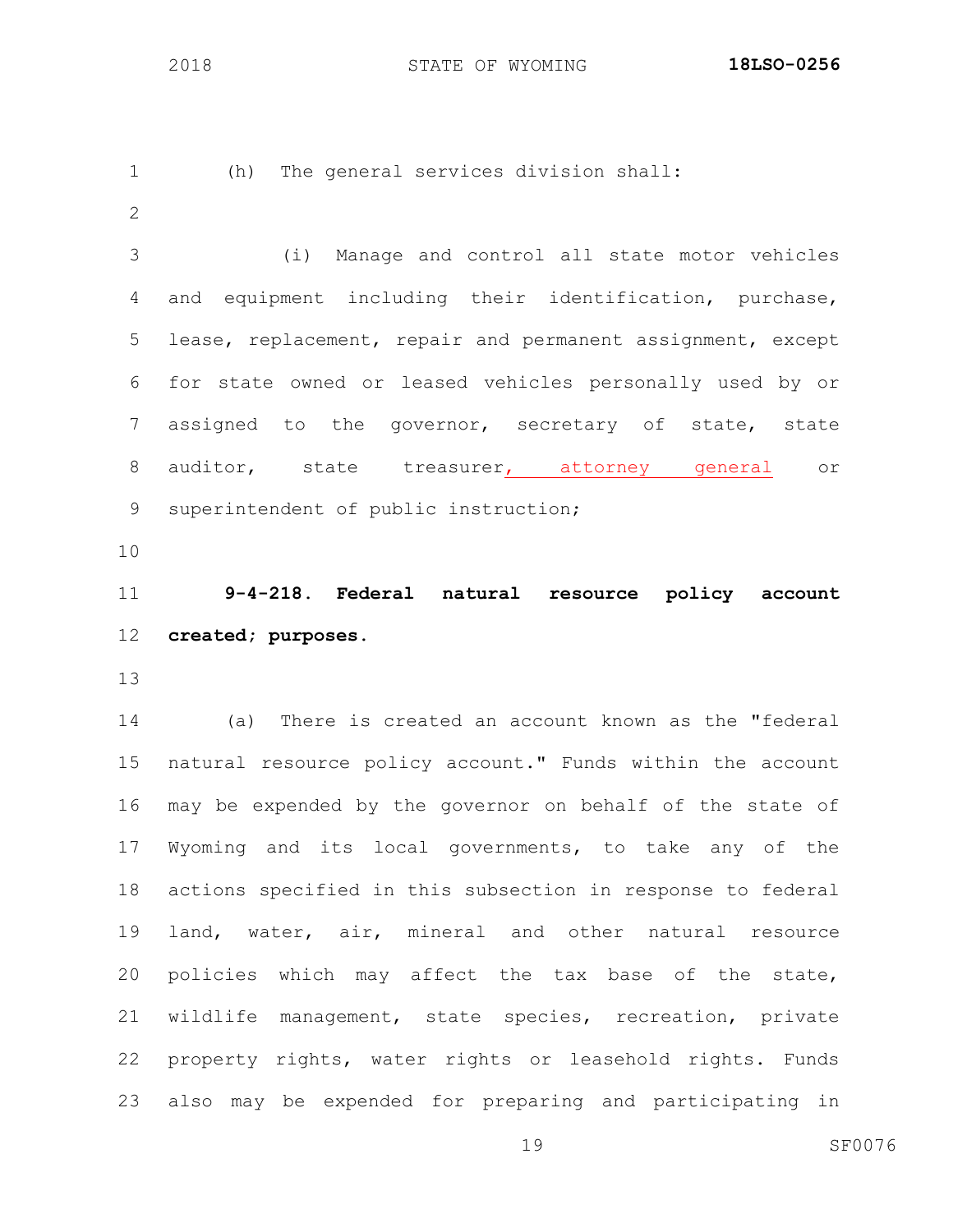environmental impact statements and environmental assessments, including analysis of economic or social and natural or physical environmental effects on the human environment. Funds also may be expended for coordinating and participating in rangeland health assessments pursuant to W.S. 11-2-207. The governor may expend funds from the federal natural resource policy account for:

 (iii) Investigating, initiating, intervening or otherwise participating in litigation, or taking any other legal action by the state, a state agency or the counties of the state individually or jointly, that furthers the purposes of this subsection. In carrying out this 14 subsection, the attorney general, or the counties<sub>7</sub> with approval of the governor, may retain qualified practicing attorneys to act for the state or the counties, including providing representation in other forums with the federal government or other state or county governments that may preclude or resolve any outstanding issues or attempting to influence pertinent federal legislation;

 **9-5-101. State building commission; composition; general powers and duties; conflicts of interest.**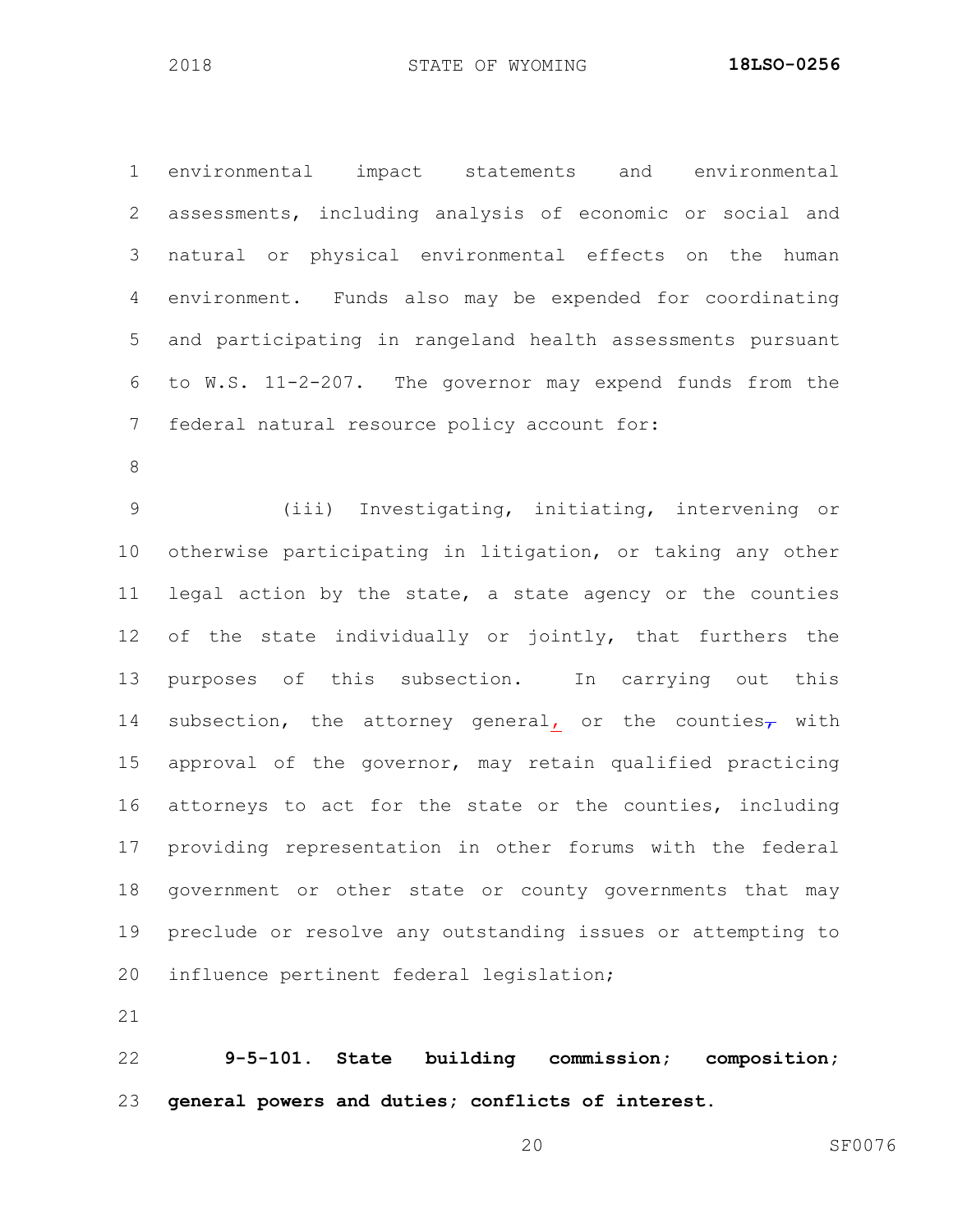| $\overline{2}$ | The $five$ (5) elected state officers governor,<br>(a)      |
|----------------|-------------------------------------------------------------|
| 3              | secretary of state, state auditor, state treasurer and      |
| 4              | state superintendent of public instruction shall constitute |
| 5              | the state building commission. The governor shall be        |
| 6              | chairman of the commission, but in his absence from any     |
| 7              | meeting, one (1) of the members may act as chairman, and    |
| $\,8\,$        | shall preside at the meeting. All votes taken to decide     |
| 9              | the commission's final action on any matter shall be        |
| 10             | recorded.                                                   |
| 11             |                                                             |
| 12             | 9-5-109. Advisory task force on capitol building            |
|                |                                                             |
| 13             | rehabilitation and restoration; composition; duties;        |
| 14             | account created.                                            |
| 15             |                                                             |
| 16             | (m) The advisory task force shall be comprised of:          |
| 17             |                                                             |
| 18             | (iii) Five (5) members, one (1) each appointed              |
| 19             | by each of the five (5) statewide elected officials the     |
| 20             | governor, secretary of state, state auditor, state          |
| 21             | treasurer and state superintendent of public instruction;   |
| 22             |                                                             |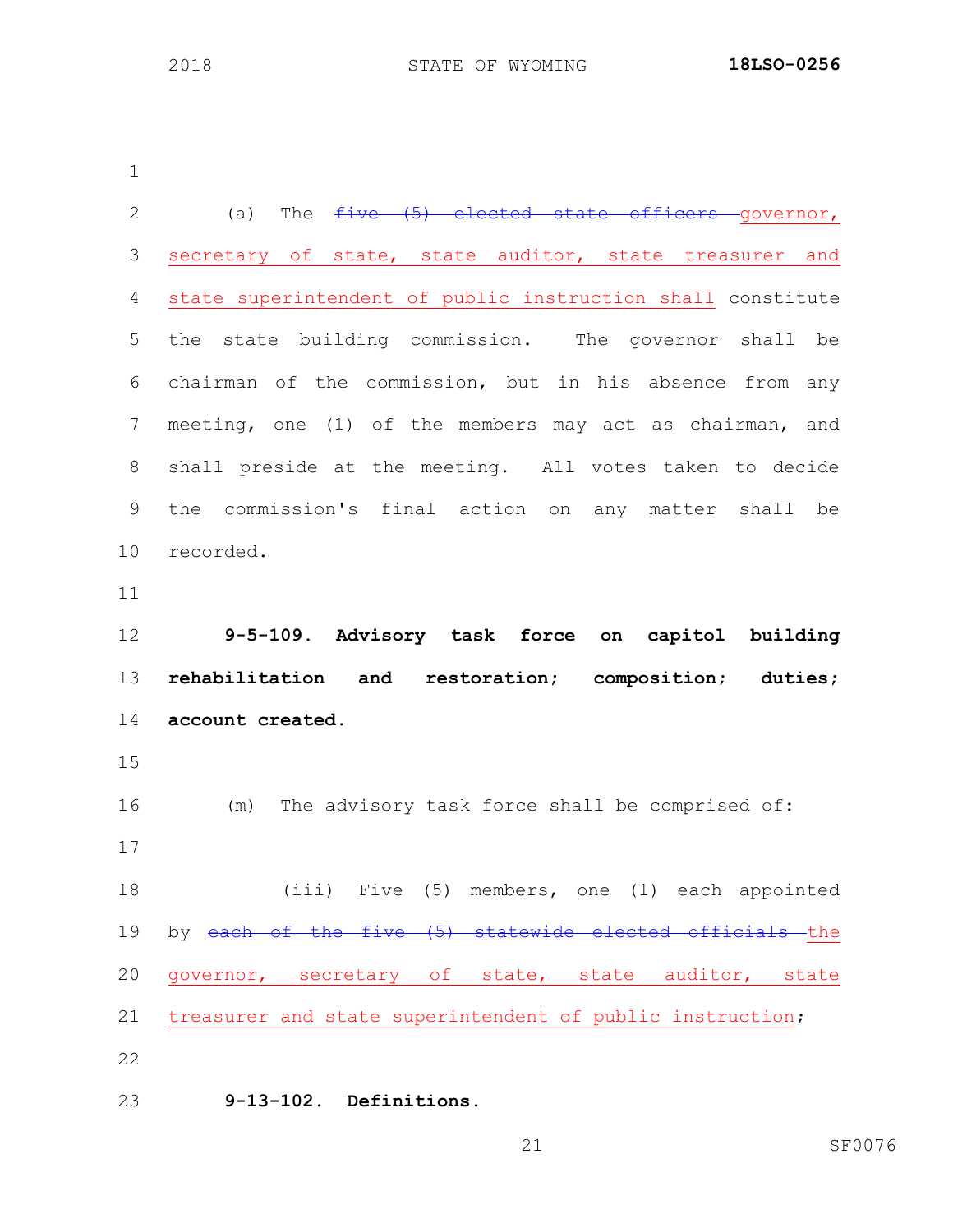(a) As used in this article: (xvi) "State office" means the state offices of governor, treasurer, superintendent of public instruction, auditor, secretary of state, attorney general and member of the state legislature; **9-13-108. Disclosure required.** (a) Not later than January 31 annually, each of the 12 state's  $five$  (5) six (6) elected officials and each member of the Wyoming legislature shall file a financial disclosure form with the secretary of state. The form shall be signed by the elected official or legislator filing it and under a certification that it is accurate. The financial disclosure form shall contain the following information current as of January 15 of that year: **9-14-101. Second amendment defense.** The attorney general may seek to intervene or file an amicus curiae brief in any lawsuit filed in any state or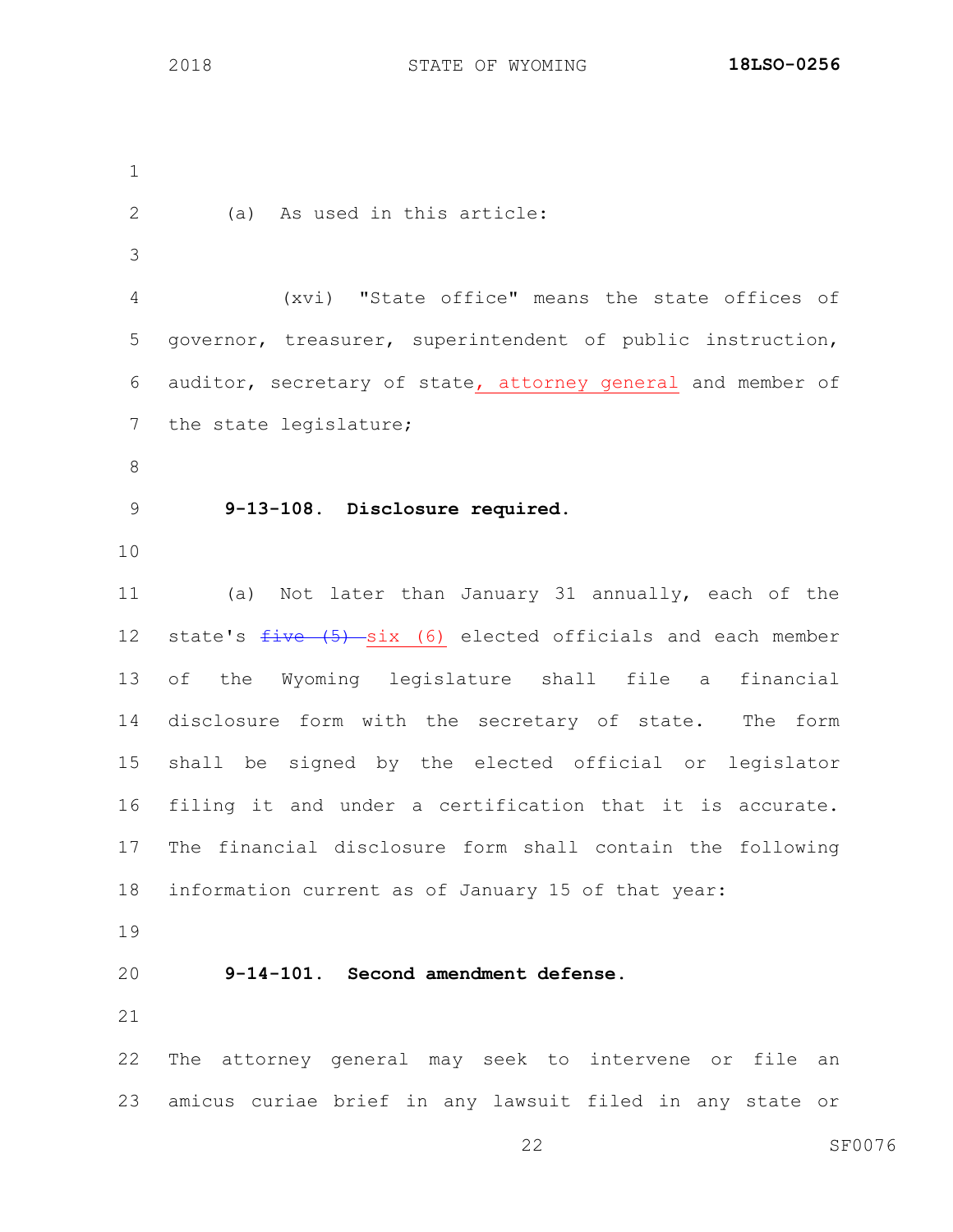federal court in Wyoming, or filed against any Wyoming citizen or firm in any other jurisdiction for damages for injuries as a result of the use of fire arms that are not defective, if in his judgment, the action endangers the constitutional right of citizens of Wyoming to keep and bear arms. The attorney general is directed to advance arguments that protect the constitutional right to bear 8 arms. Before intervening in any lawsuit pursuant to this 9 section, the attorney general shall obtain the approval of 10 the governor.

### **9-14-102. Unauthorized federal agency actions.**

 (c) The attorney general may seek to take action before the federal environmental protection agency, the federal occupational safety and health administration or in any state or federal court to stop the enforcement, administration or implementation of rulemaking or other actions taken by those agencies if, in his judgment, the rulemaking or other action exceeds the authority granted by the United States congress or otherwise rests on 22 questionable authority. Before intervening in or initiating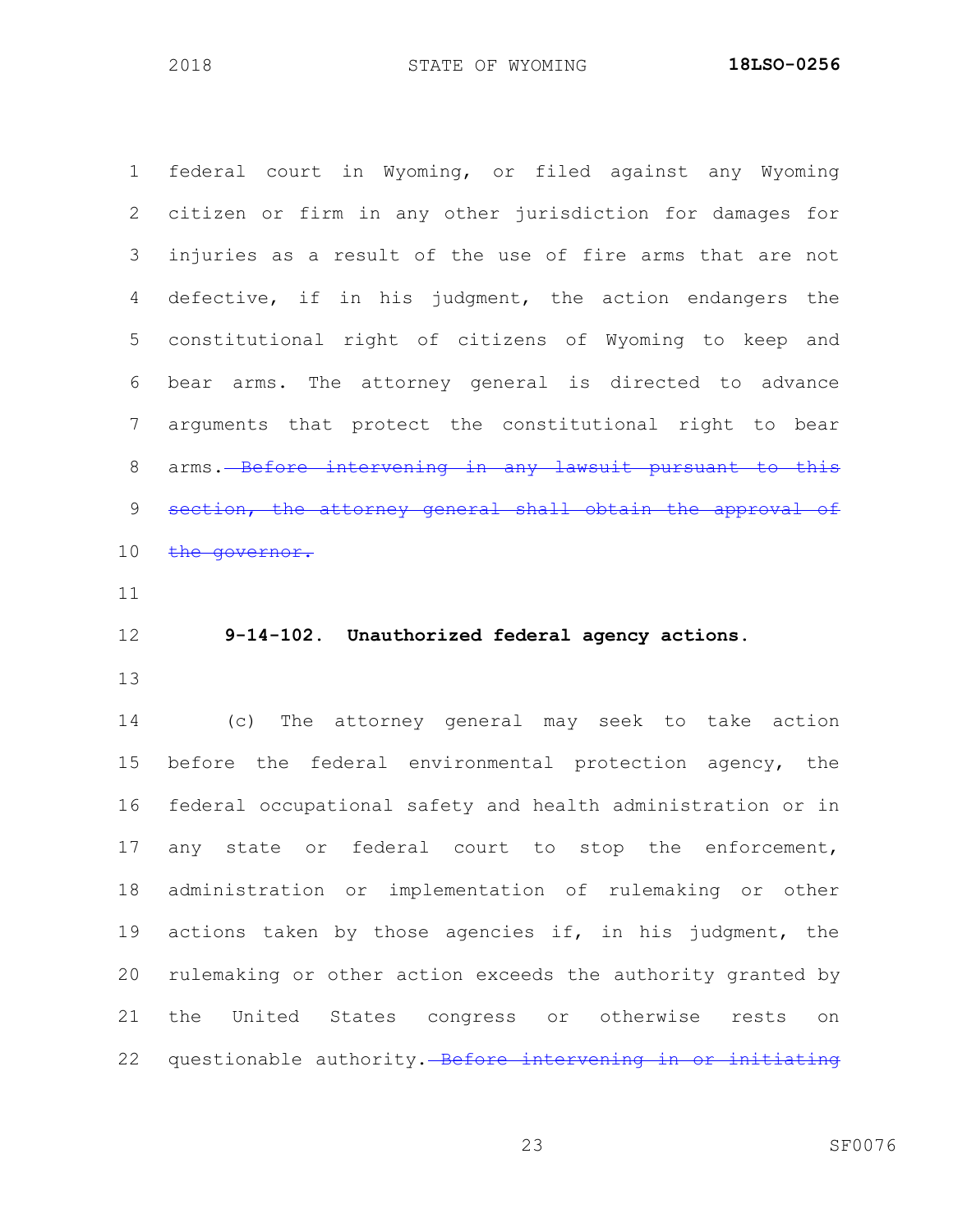1 any lawsuit pursuant to this section, the attorney general 2 shall obtain the approval of the governor. **18-3-902. Action to remove county officer for misconduct or malfeasance; petition served with summons; pleading; trial; judgment; change of judge.** 8 (a) Whenever it appears to the <del>governor a</del>ttorney

 general on the verified complaint of qualified electors or the board of county commissioners of the county that any county officer is guilty of misconduct or malfeasance in 12 office, he may direct the attorney general to may commence and prosecute an action in the district court of the county in which the officer is an official asking for the removal of the officer. The action shall be commenced by the filing of a verified petition in the name of the state of Wyoming signed by the attorney general setting forth the facts constituting the misconduct or malfeasance in office.

 **28-1-115. Submission of state agency plans to legislature; contents; purposes.**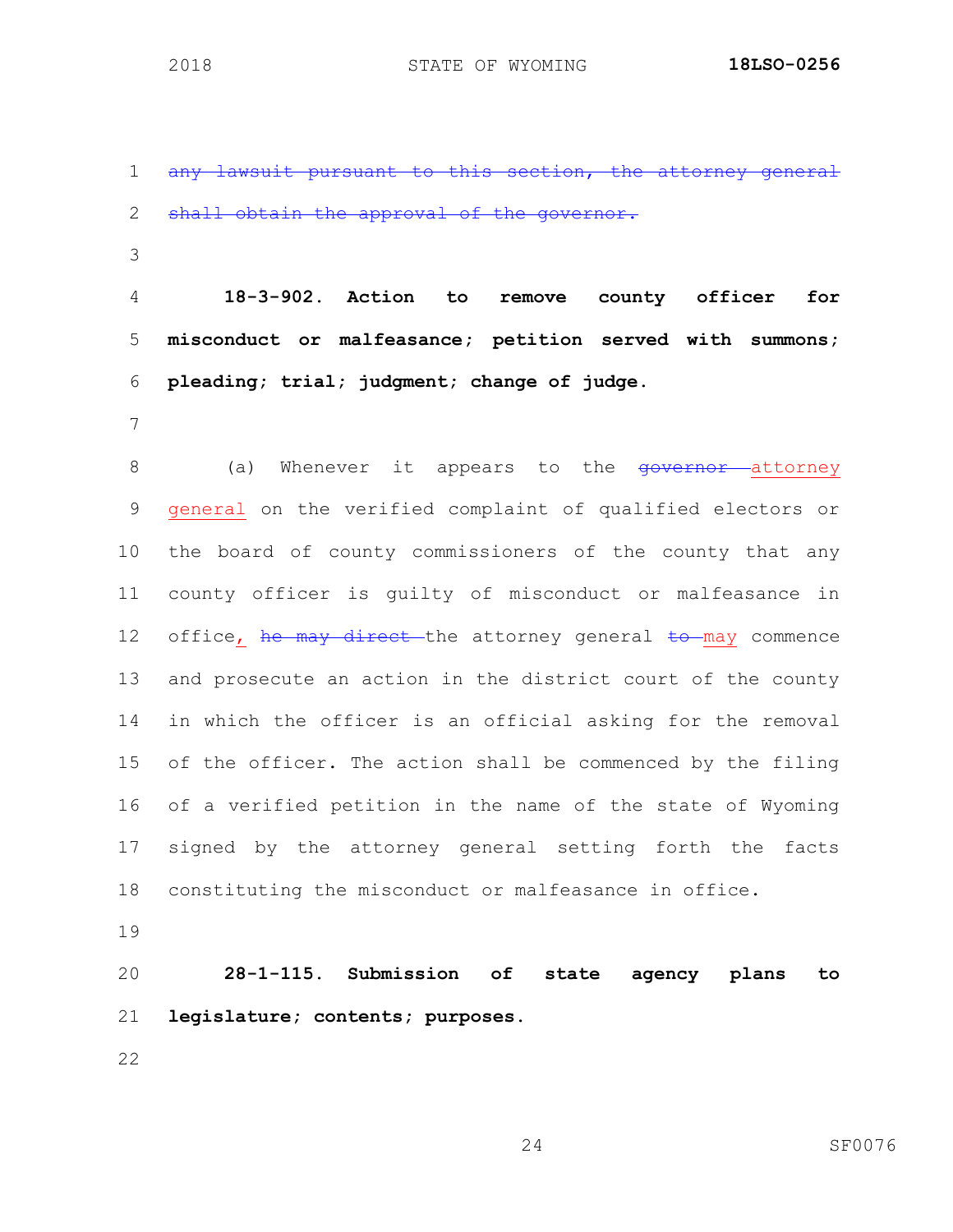(f) For purposes of this section and W.S. 28-1-116, "state agency" means: 4 (ii) Offices of the  $f$ ive (5) six (6) elected 5 state officials; and the attorney general; and **28-12-103. Expiration date of appointees' terms.** 

 Notwithstanding any other provision of law, effective July 1, 1979, after the expiration of the current term of office of each person appointed by the governor and required to be 12 confirmed by the senate, the next term of that office expires on March 1 during the year of regular expiration. Thereafter, each term, as specified in this section, and each term of office on any board, commission or committee created by the laws of this state after July 1, 1979, and for which senate confirmation is required, expires on March 18 1 during the year of regular expiration. Notwithstanding 19 the provisions of this section, the term of an attorney general serving pursuant to W.S. 9-1-601(b) shall terminate 21 as provided by that subsection.

**35-7-1004. Personnel to administer provisions.**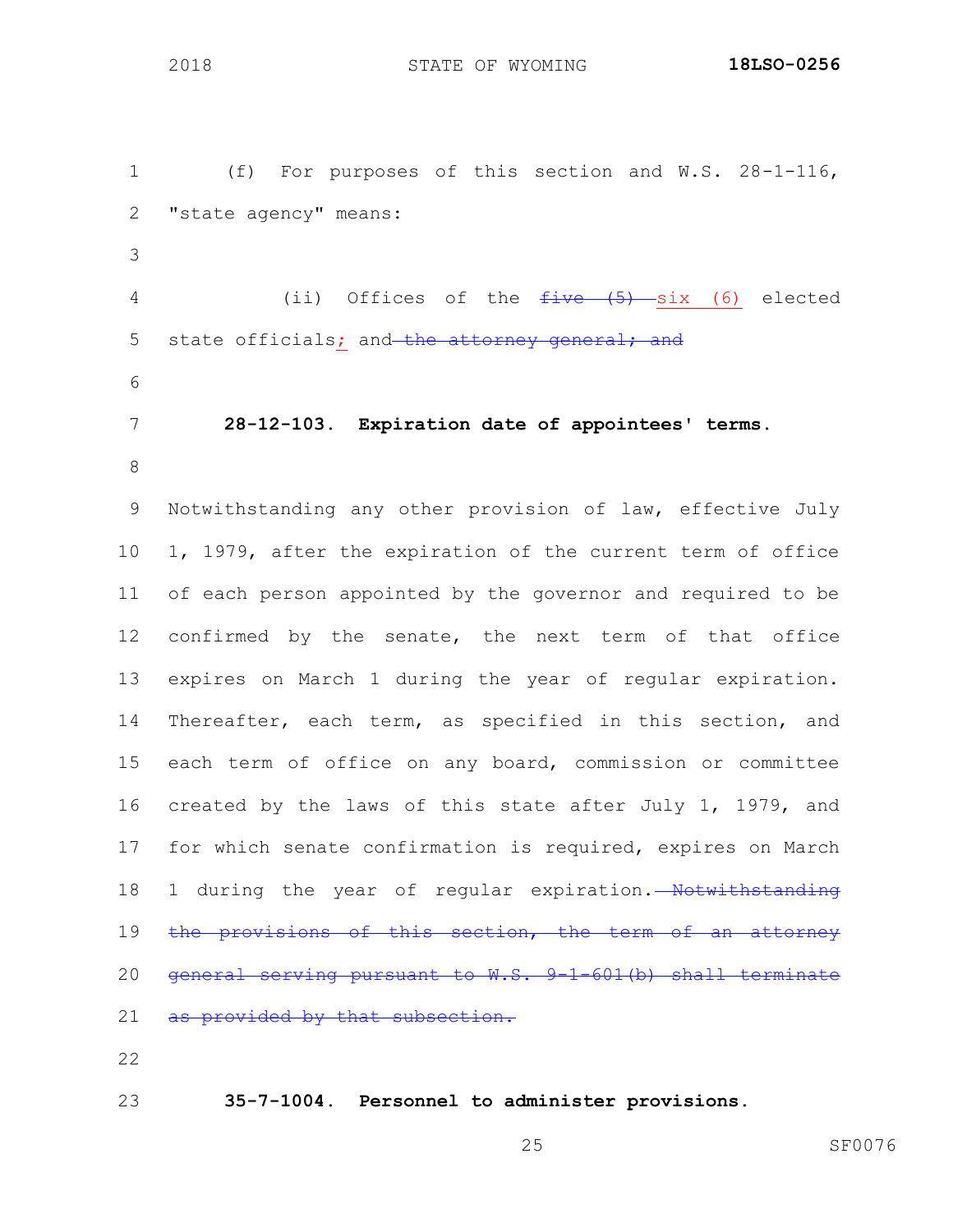2 The attorney general by and with the consent of the 3 <del>governor</del> may employ such personnel as necessary to administer this act. Such personnel shall serve at the pleasure of the attorney general at such compensation as may be approved by the Wyoming personnel division. Said personnel shall be assigned such duties as may be necessary to assist the commissioner in the performance of his responsibilities under this act for the efficient operation of the work of the office. **35-11-1507. Injunction proceedings; penalties.** (a) When, in the opinion of the governor, a person is

 violating or is about to violate any provision of this 16 article, the governor shall direct inform the attorney general and request the attorney general to apply to the appropriate court for an order enjoining the person from engaging or continuing to engage in the activity. Upon a showing that the person has engaged, or is about to engage in the activity, the court may grant a permanent or temporary injunction, restraining order or other order.